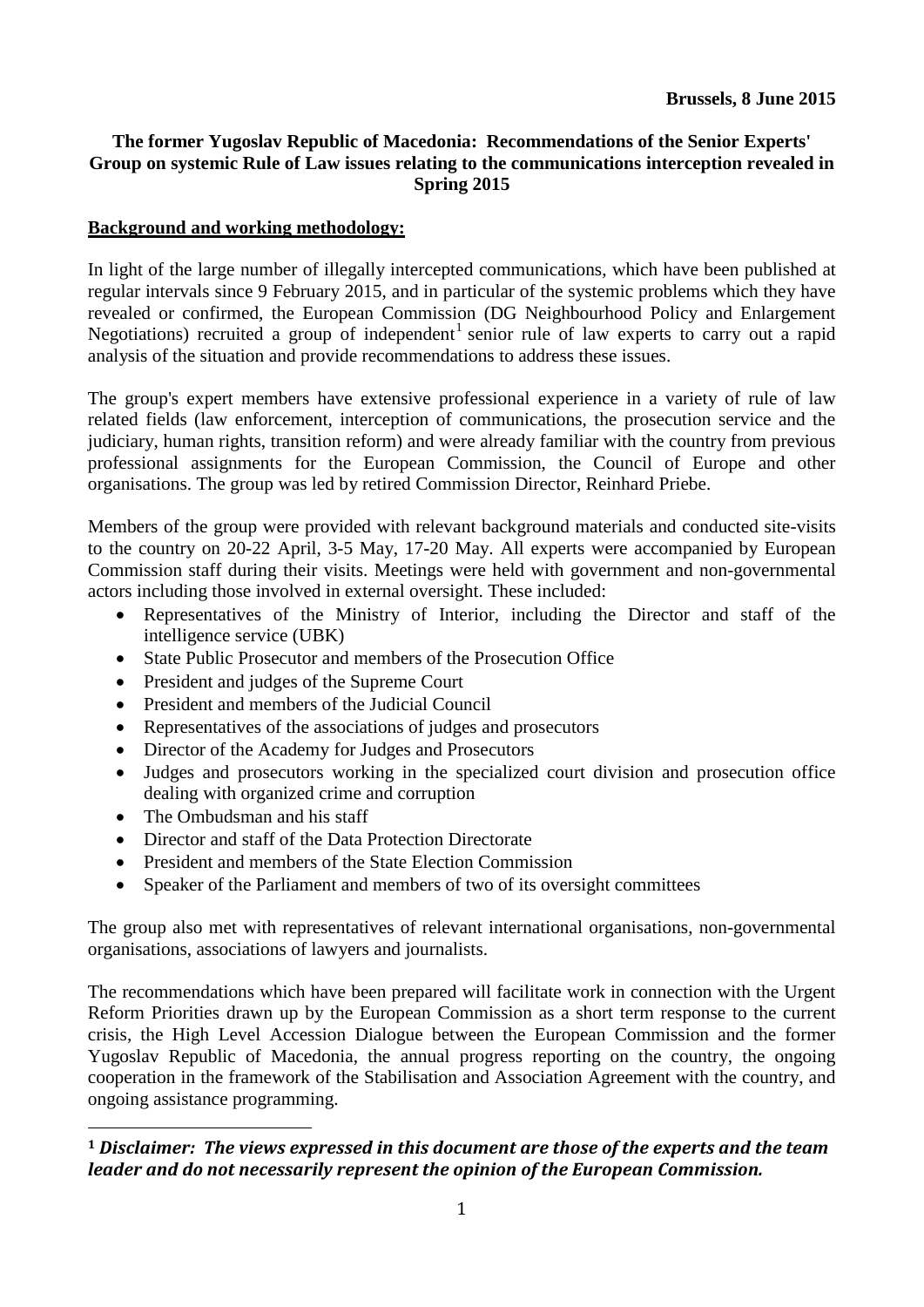### **Recommendations of the Senior Experts' Group**

#### *General remarks*

### **Organisation**

(1) The senior experts' group ("the group") examined the situation in the country and made its findings on the basis of a series of technical meetings conducted in Skopje on 3-4 May and 18-20 May 2015 and numerous reports and materials from various sources. This includes information provided in confidence. Therefore this report does not reveal sources of information for each single finding. However, the group is satisfied, that each of its findings is based on sufficiently reliable information and material, confirming their accuracy.

(2) The members of the group have expertise in different areas of the rule of law and come from different legal systems within the EU. They are thus aware that for most issues at stake, different rules and solutions exist in different countries. With their diverse backgrounds, the group is nonetheless in complete agreement with regard to assessing the specific situation in the former Yugoslav Republic of Macedonia, as well as with regard to its recommendations. The group has worked in entire independence without receiving any instruction from any institution as to the content of the report.

### **Main areas of concern**

(3) The group has focused on what appear to be the areas where action is most needed to follow up on the current crisis situation. Significant shortcomings have been identified mainly in five areas: the interception of communications, judiciary and prosecution services, external oversight by independent bodies, elections and the media.

(4) The group has been keen to depict an objective picture of the situation. Although in the five areas assessed significant shortcomings have occurred and cannot be seriously contested, positive developments have also to be noted. Frequently, the existing legal framework does not raise particular problems and relevant services are generally competent and professional. There is however a lack of proper, objective and unbiased implementation. The considerable gap between legislation and practice has to be urgently addressed and overcome.

(5) Looking at positive developments, the group noted the commitment of several NGOs, engaged in promoting democratic standards in particular in relation to free elections, free media, proper oversight of the intelligence services and an independent judiciary. These organisations as well as state institutions like the Ombudsman, the State Election Commission or the Directorate for Personal Data Protection can and should play a central role in overcoming the current crisis by addressing shortcomings in an open, transparent and constructive manner. There is a lot of professionalism in the administration and in the judiciary, with devoted staff keen to do their jobs properly. None of these public or non-governmental bodies should be put under pressure not to exercise their mandate and their tasks to the full extent of their responsibilities.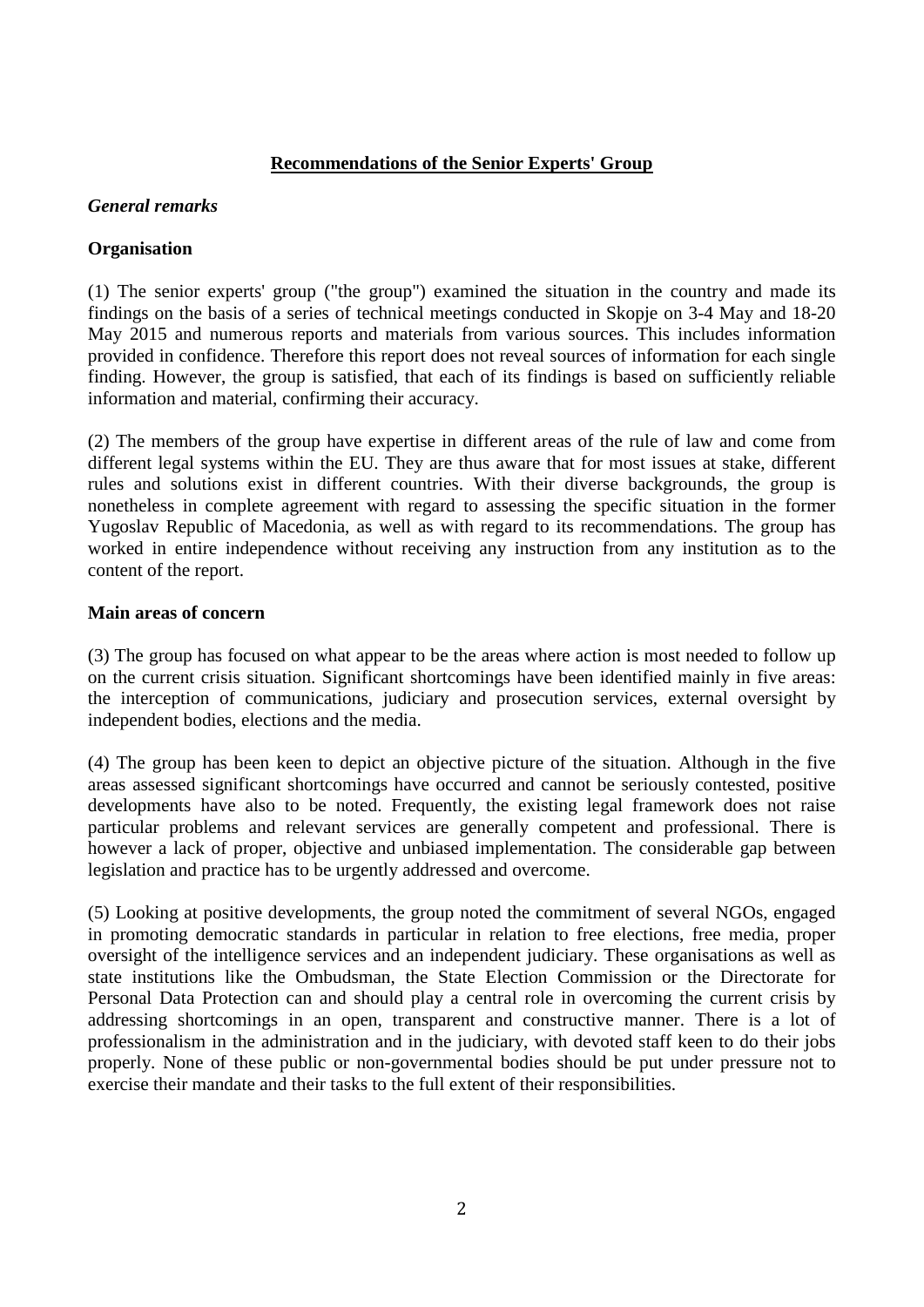# **The recommendations**

(6) On the basis of its findings the group has made recommendations. All recommendations and comments made by the group are designed to overcome a very difficult crisis situation by taking concrete actions. They are addressed to various bodies and institutions in the country as well as to all political actors, both in the government and in the opposition.

(7) Only a few recommendations refer to necessary changes in legislation; most of them concern actions and choices within the existing constitutional and legal framework.

(8) The recommendations are not exhaustive. Where they are expressed in general terms more concrete actions should be put in place on their basis.

(9) Recommendations are not intended to substitute for recommendations made by various bodies previously. Many earlier recommendations following on from assessments made by the European Commission in its Progress Reports as well as by other domestic and international organisations and bodies remain entirely valid.

(10) The recommendations in this report address systemic shortcomings and should enable the country to improve the overall situation. They are not intended to cover the handling of individual criminal investigations and court proceedings.

(11) The group does not suggest specific deadlines for its recommendations. Given the need for urgent action in all the areas, where recommendations are made, they should – as a general rule – be implemented without delay.

(12) The mandate of the group has not been to look into political consequences to be drawn from the events in recent months or to assess political accountability and responsibility for what happened.

#### **European values**

(13) Democracy, equality and respect for human rights and for the rule of law are among the fundamental values on which the European Union is founded. Strictly respecting and enforcing these values is therefore essential for a candidate country.

(14) Meeting essential standards of democratic governance, ensuring transparency in public affairs, guaranteeing the freedom of media as well as fighting corruption need therefore to be ensured as overriding objectives in each of the five areas the group has focused on. It is important to be aware that most of the problems identified in this report are linked to or have their origin in shortcomings of a broader nature and specific difficulties will not be overcome if these shortcomings are not addressed:

 Essential standards of democratic governance have to be met. A constructive political dialogue between the government and the opposition beyond all political differences is indispensable for the proper functioning of a parliamentary democracy. The place of an elected party is in the Parliament. The interests of politicians and of parties should not be confounded with the public interest of the state. Sensitive information should be handled with care and should not become the plaything of political tactics. Where there are allegations of serious malfunctioning of state institutions, there is a legitimate public interest in transparent and comprehensive information.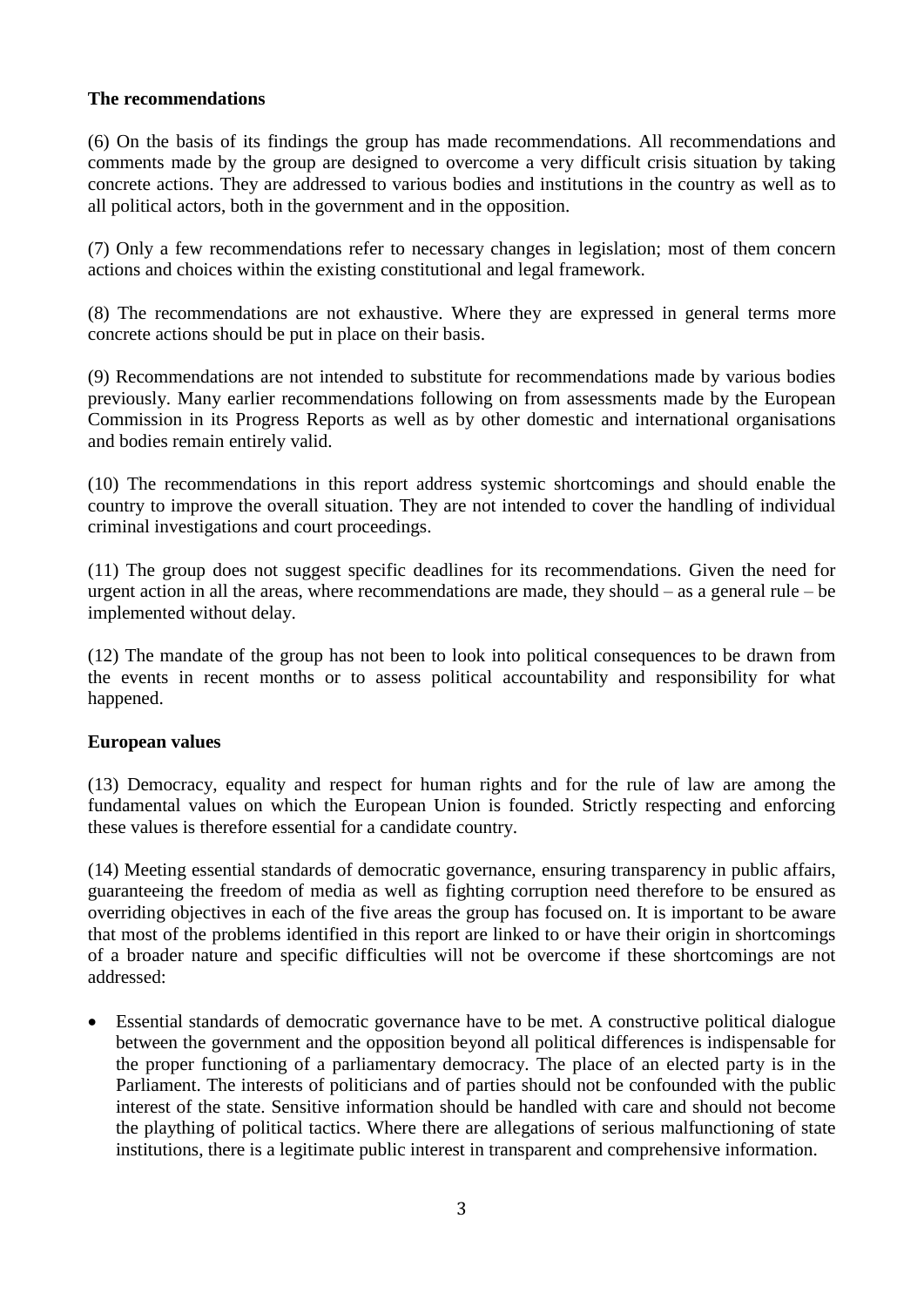- Transparency in general should prevail as an indispensable method of how to deal with crisis situations like the current one, as well as a culture of legal accountability and political responsibility.
- Freedom of the media is an essential basis for an open, democratic society. Media should exercise their task to inform the public without any pressure or direct or indirect interference from public authorities. This precludes selective government financing and arbitrary government advertising, according to political preferences.
- Revelations published recently demonstrate serious incidents of political corruption at various levels and in multiple ways. Fighting this form of corruption will definitively need to become a top priority for the country. The problem of corruption would be worthy of a report all to itself; the fact that it is not addressed in detail in this report is not because the issue is not of great importance but because treating it as a side issue in a report the focus of which is elsewhere would not do justice to the problem. Corruption is the most serious problem facing the country apart from the specific issues arising from the current crisis, caused by the communications interception scandal, which is the primary focus of this report.

# **The way forward**

(15) Many of the suspicions previously raised concerning interference in judicial affairs, restrictions of freedom of the media, electoral irregularities, blurring of state and party, as well as lack of oversight over intelligence activities have been confirmed by the findings of the group. Internal and external oversight of intelligence services falls short of what is needed and the cumulative effect of a lack of any activity, on the part of practically all oversight bodies, is a reason for deep concern.

(16) Obviously, implementing the group's recommendations will require political will and determination to address shortcomings and to make changes. To improve democratic governance all bodies, institutions and actors have to assume their responsibility, according to their mandate.

(17) Too often, and almost across the board, the group was confronted with an attitude of abdication of responsibility, minimalist interpretation of institutions' mandates and an inclination to hide behind the competences of other institutions as an excuse not to act, rather than promoting a governing culture of assuming responsibilities proactively to contribute to overcome the current crisis situation and to reverse the backwards trend.

(18) Bodies in charge of oversight and control in particular should not shy away from, and should by no means be prevented from, freely carrying out their mandate without inappropriate "political self-restraint". Bodies which in a properly functioning democracy would be among the more important oversight and control bodies, such as the State Election Commission, the Directorate for Personal Data Protection and the Parliamentary oversight committees, appear unwilling to carry out their mandate. By contrast, the Ombudsman's genuine efforts are hampered by other institutions. All oversight and control bodies should proactively assume, each under their specific responsibilities, their mandate in order to follow up effectively on the interception scandal. Relevant statutes should be applied in such a way as to give full effect to the mission of those oversight bodies. *Ex officio* action has to be considered in the light of the seriousness of what has been revealed.

(19) The interception scandal has revealed a massive invasion of fundamental rights including the right to participate in public affairs and to vote; the right of equal access to public services, the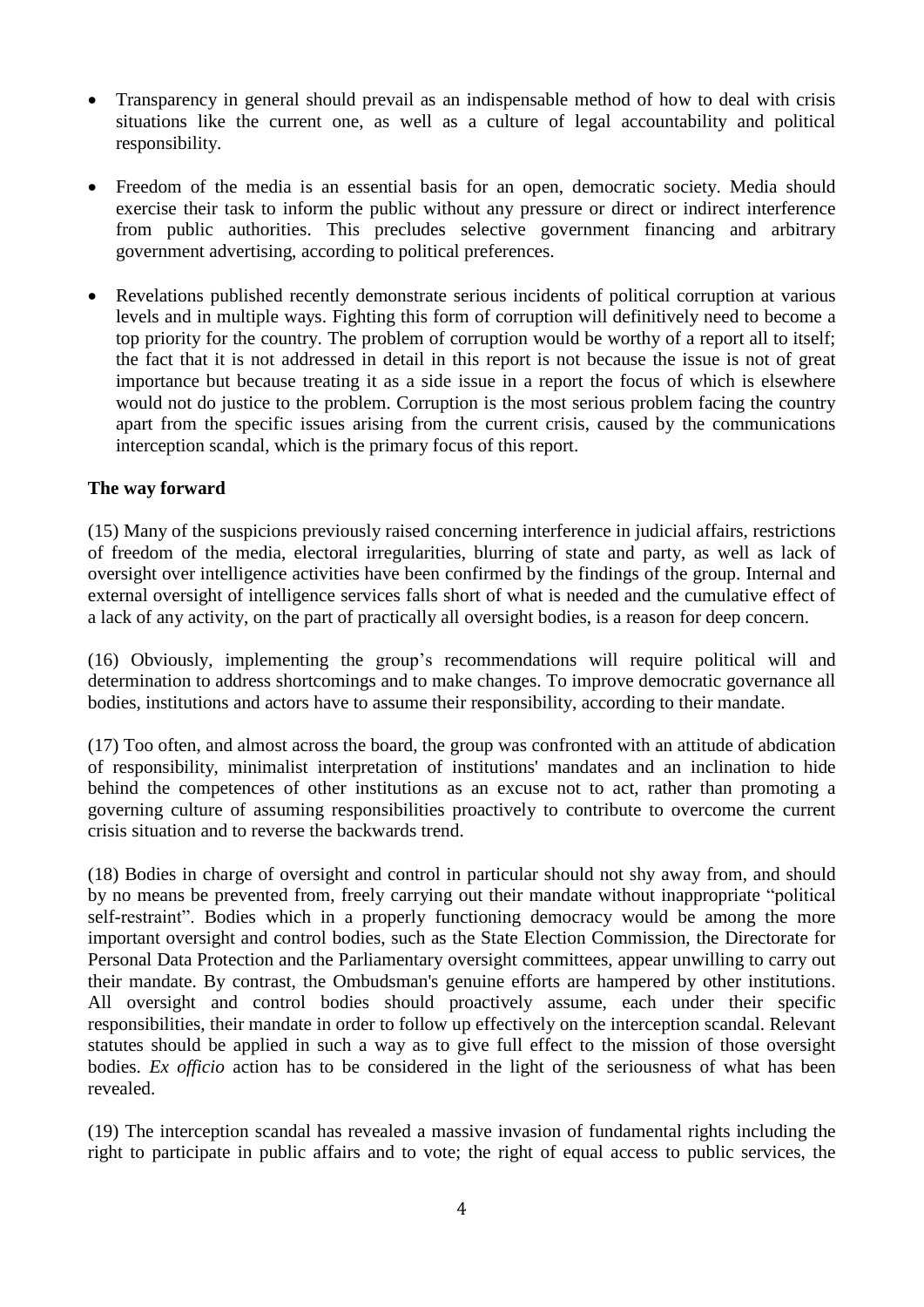rights to privacy and the protection of personal data, as well as the right to an independent and impartial judiciary.

(20) Progress on investigating and prosecuting wrongdoing revealed in the content of the interceptions will require to be kept under review, including within the framework of the EU's various institutional contacts with the country.

# *1. Interception of communications*

From 9 February 2015 to the present date, the opposition party SDSM has released a total of 36 packages of audio tapes of recorded telephone conversations of among others the Prime Minister, government Ministers<sup>2</sup>, senior public officials<sup>3</sup>, Mayors, Members of Parliament, the Speaker of the Parliament, opposition leaders, judges<sup>4</sup>, the State Prosecutor, civil servants, journalists, editors and media owners into the public domain<sup>5</sup>. The amount of material contained in these releases so far has reached around 500 pages of transcripted conversation. SDSM claims that it has access to over 20,000 such recorded conversations in total, and that these recordings have been made by the national intelligence services. The making of these recordings is generally acknowledged to have been illegal, to have taken place over a number of years and not to have been part of any legitimate court-sanctioned operations. The recordings are also of a quality, scale and number to be generally acknowledged to have been made inside the national intelligence service's facilities<sup>6</sup>. The content of many of the recordings provide indications of unlawful activities and abuse of power by senior government officials. The head of the intelligence service and two senior government Ministers have resigned since the start of the interception scandal in January 2015.

#### **Causes of the current situation**

<u>.</u>

The causes of the protracted scandal in the former Yugoslav Republic of Macedonia can be traced back both to a concentration of power within the national security service (UBK) and to a malfunctioning of the oversight mechanism over the UBK.

The UBK appears, to an external onlooker, to have been operating outside its legal mandate on behalf of the government, to control top officials in the public administration, prosecutors, judges and political opponents with a consequent interference in the independence of the judiciary and other relevant national institutions.

From the point of view of technical capability, the UBK holds the monopoly over the use of surveillance in both intelligence and criminal investigations. Surveillance is executed and monitored exclusively by the UBK on its own behalf, and also on behalf of the Police, Customs Administration and Financial Police. Therefore the UBK has the means to interfere in criminal investigations and, indirectly, to undermine the independence of the leader of the investigation (ie. the prosecutor).

Acting on the basis of Articles 175 and 176 of the Law on Electronic Communication, each of the

 $2^{2}$  Including present or former Ministers of Interior, Finance, Transport and Communication, Justice, Culture, Labour and Social Policy, Agriculture, Defence, Education, Health, Economy and Foreign Affairs.

<sup>3</sup> Including the Director of the intelligence service (UBK), Director of the Public Revenue Office, Director of Customs, and a prison director.

<sup>4</sup> Including the then President of the Supreme Court, President of the Judicial Council, appeal court judges etc.

<sup>&</sup>lt;sup>5</sup> See eg. [https://www.youtube.com/watch?v=evG\\_d6MuI1o](https://www.youtube.com/watch?v=evG_d6MuI1o) or <https://www.youtube.com/watch?v=nNN39oRCjZA>

<sup>&</sup>lt;sup>6</sup> This fact has been acknowledged to the group by the former Director of the intelligence service (UBK) and can also be inferred from the plea bargain admissions and subsequent conviction of a former employee of UBK.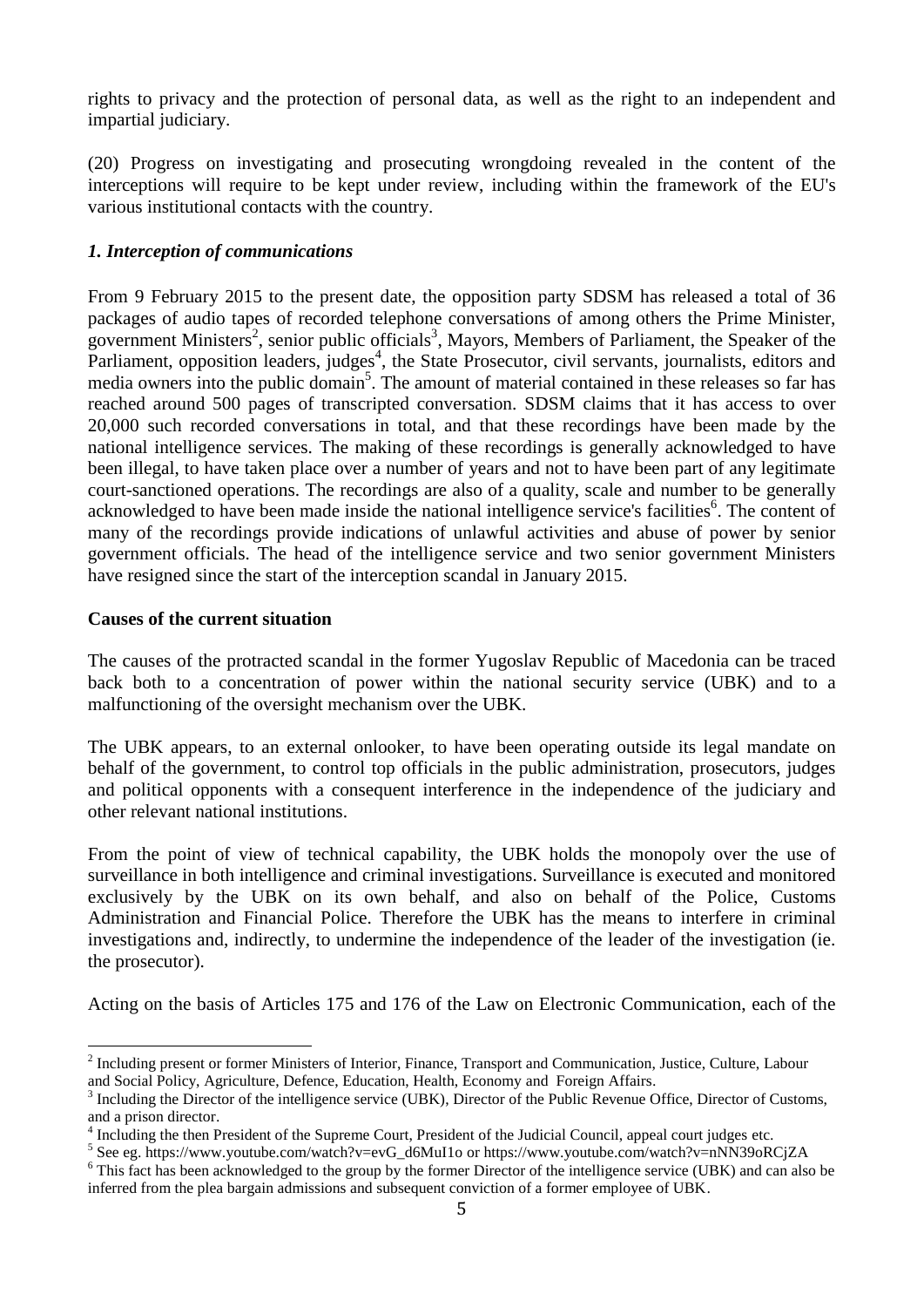three national telecommunications providers equips the UBK with the necessary technical apparatus, enabling it to mirror directly their entire operational centres. As a consequence, from a practical point of view, the UBK can intercept communications directly, autonomously and unimpeded, regardless of whether a court order has or has not been issued in accordance with the Law on Interception of Communications.

The ongoing scandal demonstrates a disrespect for professional ethics, basic principles of risk management and a lack of knowledge of the sensitivity of the intelligence task at hand within the UBK. The apparent lack of staff familiarity with, and respect for, basic fundamental rights and data protection rules is also an area of concern. Family ties between high ranking politicians and senior officials in the UBK as well as the Public Prosecution Office create a risk environment for conflicts of interests.

By contrast, stronger safeguards exist with regard to access to metadata, which is retained by telecommunications providers and can only be obtained by either law enforcement or security agencies upon submission of a court order to one of the three telecommunications providers.

### **Content of the interceptions**

The scale of the unlawful recording of conversations, the concentration of power within the UBK, the over-wide remit of the UBK's mandate (which, despite its considerable breadth, was nevertheless exceeded) and the dysfunctional external oversight mechanism have resulted in a number of serious violations:

- Violation of the fundamental rights of the individuals concerned;
- Serious infringements of the personal data protection legislation;
- Violation of the 1961 Convention on Diplomatic Relations (Vienna Convention), given that diplomats have also been illegally intercepted;
- Apparent direct involvement of senior government and party officials in illegal activities including electoral fraud<sup>7</sup>, corruption<sup>8</sup>, abuse of power and authority<sup>9</sup>, conflict of interest, blackmail, extortion<sup>10</sup> (pressure on public employees to vote for a certain party with the threat to be fired), criminal damage<sup>11</sup>, severe procurement procedure infringements aimed at gaining an illicit profit<sup>12</sup>, nepotism and cronyism<sup>13</sup>;
- Indications of unacceptable political interference in the nomination/appointment of judges<sup>14</sup> as well as interference with other supposedly independent institutions for either personal or political party advantages<sup>15</sup>.

The competent authorities have, as a consequence of the revealed interceptions, initiated several investigations, which can be divided in two groups.

<sup>7</sup> See eg. revelation number 7 (6 March), revelation number 8 (10 March), revelation number 11 (18 March), revelation number 16 (4 April)

<sup>8</sup> See eg. revelation number 14 (26 March)

<sup>&</sup>lt;sup>9</sup> See eg. revelation number 5 (27 February)

<sup>&</sup>lt;sup>10</sup> See eg. revelation number 7 (6 March), revelation number 8 (10 March)

<sup>&</sup>lt;sup>11</sup> See eg. revelation number 5 (27 February)

 $12$  See eg. revelation number 14 (26 March)

 $^{13}$  See eg. revelation number 12 (19 March)

<sup>&</sup>lt;sup>14</sup> See eg. revelation number 2 (15 February), revelation number 12 (19 March)

<sup>&</sup>lt;sup>15</sup> See eg. revelation number 19 (8 April), revelation number 20 (16 April)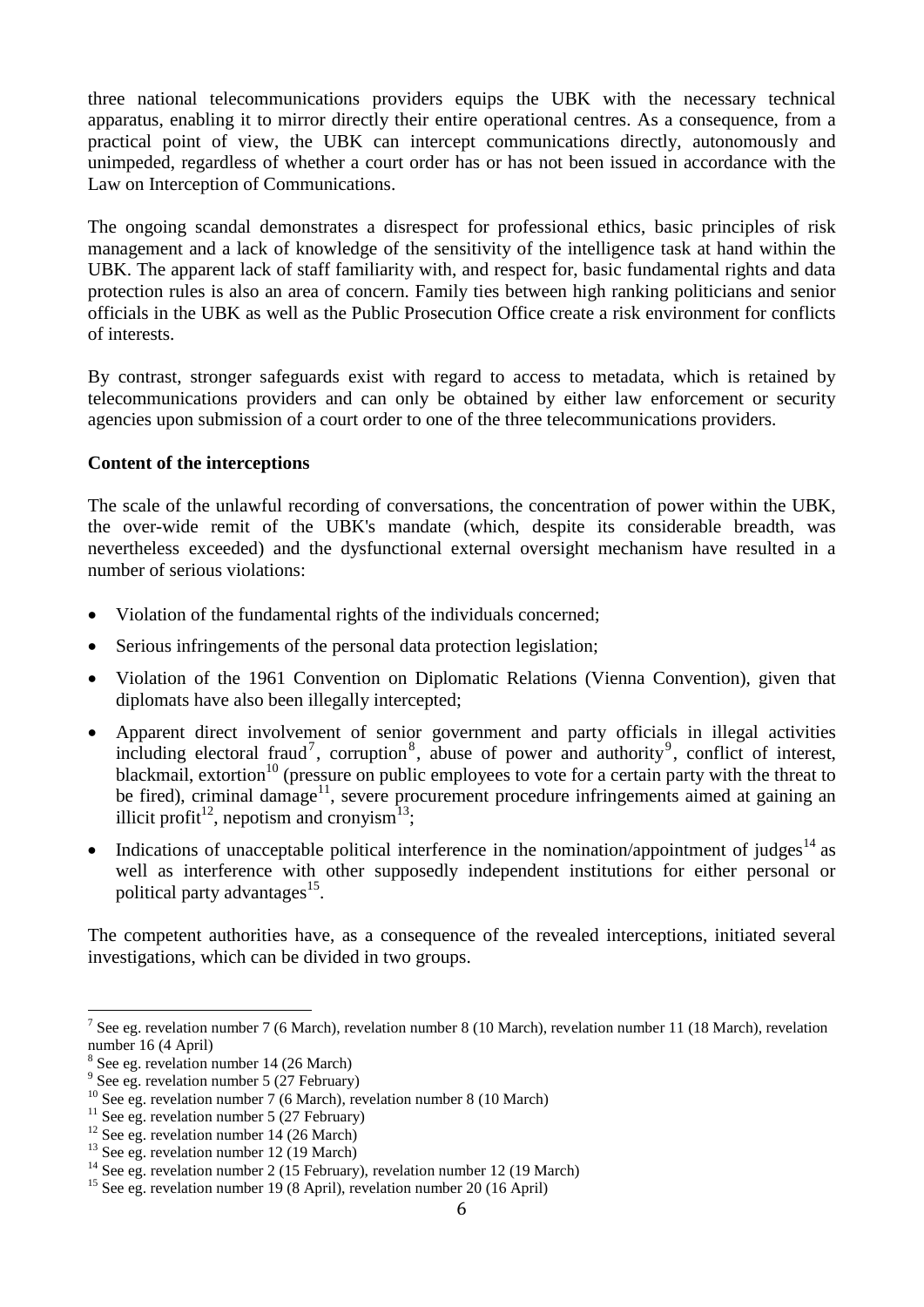Investigations were initiated in January 2015 by the Basic Public Prosecution Office for Prosecution of Organized Crime and Corruption against 7 individuals, believed to be either directly or indirectly responsible for the illegal interceptions and for the dissemination of those intercepted communications. Some have been charged with illegal interception (Article 151 of the Criminal Code), others with espionage (Article 316 of the Criminal Code) and others for violence against representative of high institution (Article 311 of the Criminal Code). Out of these suspects, one person has already been convicted, on the basis of a plea bargain, of espionage and illegal interception. For five others an indictment has been lodged on 30 April 2015.

The group was informed that further investigations have been initiated, or are planned, in relation to the actual revelations of criminal conduct deriving from the content of the interceptions. It would be a matter of concern to the group if these investigations focused exclusively or primarily on opposition-linked figures and related to the leaking of the documents rather than the substance of the wrong-doing which appears to emerge from many of the transcripts.

# **Parliamentary oversight**

The country in theory has in place a system of parliamentary oversight in the form of a *Committee supervising the work of the Directorate for Security and Counterintelligence and the Intelligence Agency* and a *Committee for oversight of the application of communication interception techniques by the Ministry of Interior, Ministry of Defence and other empowered agencies.* The former Committee has never convened. The latter has convened eight times since it was first constituted in 2006, but has never functioned properly. Members of the Committee have not carried out inspections at the UBK or collected statistics on interceptions. The Committee does not appear to have available the technical skills to retrieve data logs from the UBK apparatus or from the telecommunications providers, if any such exist, in order to be compared with the number of interception orders issued by the Courts, so as to identify any abuses*.* The Committee is also practically hindered from performing inspections at the UBK, as out of the five members at any given time there are always one or two who lack the required clearance certificate to access classified information such as interception logs - clearance which, in an obvious conflict of interest, is supposed to be issued by the UBK itself (ie. the body to be inspected).

The three members of the opposition party which partly constitute this Committee have, for over one year, prevented the Committee's proper functioning by not participating, due to their party's boycott of the Parliament. Moreover, the Committee is in breach of its statutory requirement to submit an annual report to the Parliament.

#### **Recommendations**

#### *In relation to the causes of the current situation*

- Interception of communications for the purpose of criminal investigation and interception for security purposes should be considered as separate functions and regulated separately to reflect the concerned agencies' respective competences. In general, competences related to crime prevention and detection should be strictly respected. The mandate of the UBK should be narrowed down accordingly, to focus on these tasks.
- The UBK should be divested of its intermediary function, so as to not interfere with the autonomy of law enforcement agencies (Police, Customs Administration and Financial Police) when intercepting communications;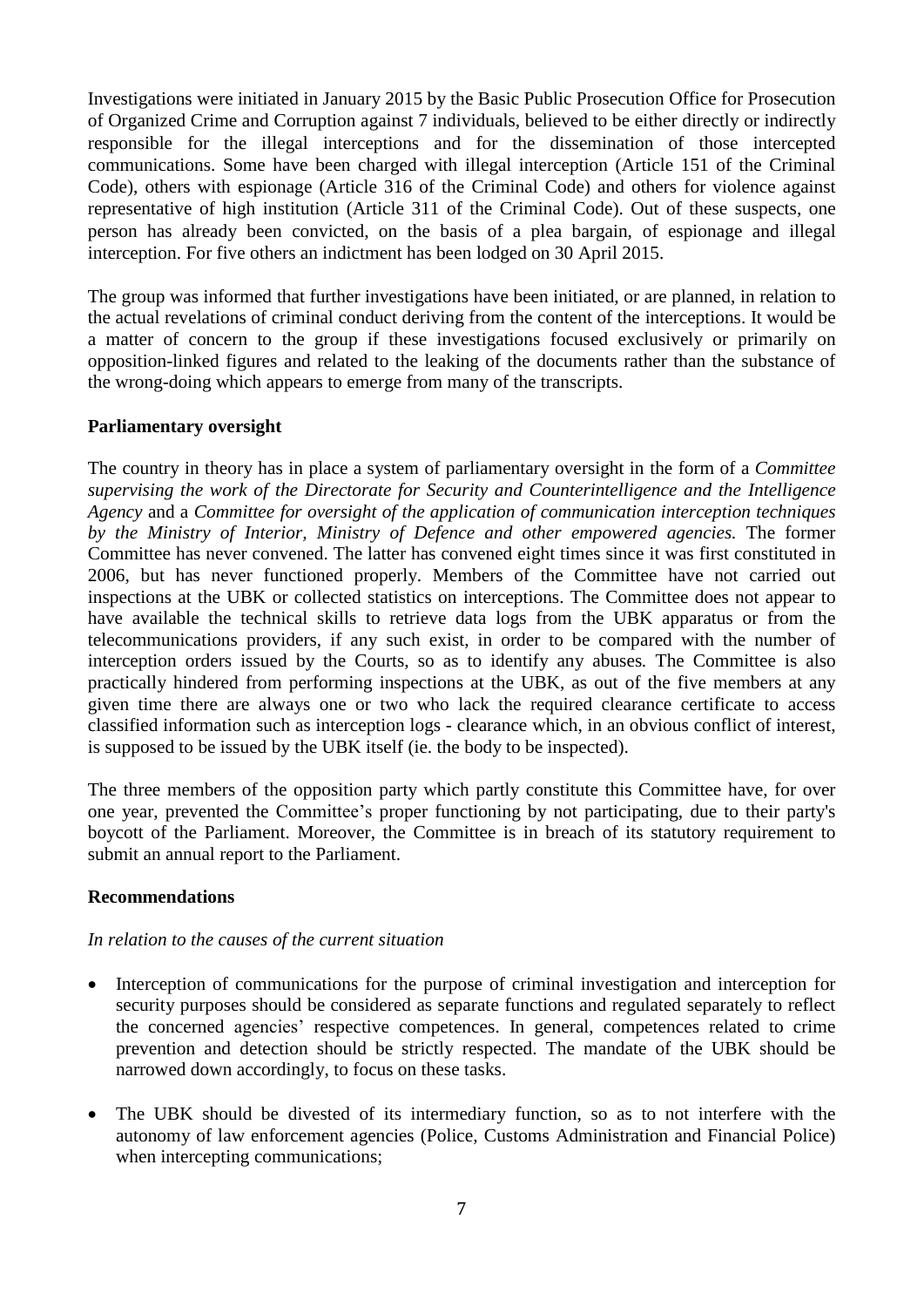- The UBK should have no direct access to the technical equipment allowing mirroring of the communication signal. The proprietary switches should be moved to the premises of the telecommunication providers. The providers should activate and divert signals to the competent law enforcement agencies (Police, Customs Administration and Financial Police) or the security agencies (the Security and Counterintelligence Service (UBK), the Intelligence Agency, and the Ministry of Defence's military security and intelligence service) only upon receipt of the relevant court order, and only for the purposes of lawful interceptions. Under no circumstances should the UBK have the practical capability to capture communications directly.
- Intelligence services involved in the interception of communications should act only in accordance with a clear mandate set out by law, defining and limiting their tasks to the purpose of national security and overriding public interest. Under no circumstances can they be entitled to collect information for political or other purposes.
- Recruitment and selection of staff should be based on stringent criteria of merit and integrity, take full account of the sensitivity of intelligence work and safeguards against conflicts of interests. Staff should be regularly trained, including on respect for data protection rules, fundamental rights of citizens and professional ethics and integrity.
- Bearing in mind that the scope of intelligence services' activities should be determined by the purpose of their tasks and that any interference (such as interception of communications) should be restricted to what is necessary and proportionate, human resources and equipment should be allocated accordingly. Given the high staff numbers currently available to the UBK, and the relatively low number of court-ordered interceptions carried out annually, this will require a significant reduction of resources and equipment. At the same time sufficiently functioning and well-trained human resources need to be allocated to control and oversee the intelligence services.
- Risk management tools should be put in place to guide and lead all intelligence operations.
- Data security should be reinforced to avoid any risk of uncontrolled and unlawful dissemination of interception of communications, particularly within the Ministry of Interior, which in accordance with Article 34 of the Law on Interception of Communication is supposed to store data "under a special regime".
- Reports on interception made for security purposes should be deleted within a reasonable timeframe (the current 5-year limit is too long) and according to the principles of necessity and proportionality.

# *In relation to the content of the interceptions*

- Investigations into criminal conduct disclosed by the interceptions should be seriously addressed without hesitation and fear, in a non-selective manner, prioritising the more serious wrong-doing which appears to be disclosed.
- Effective investigation may require the seizure of data log files and any available log file archives from the UBK and telecommunications providers, and their comparison with issued court orders. Where necessary, investigators may consider seeking international support and expertise, for example in the recovery or authentication of deleted log files.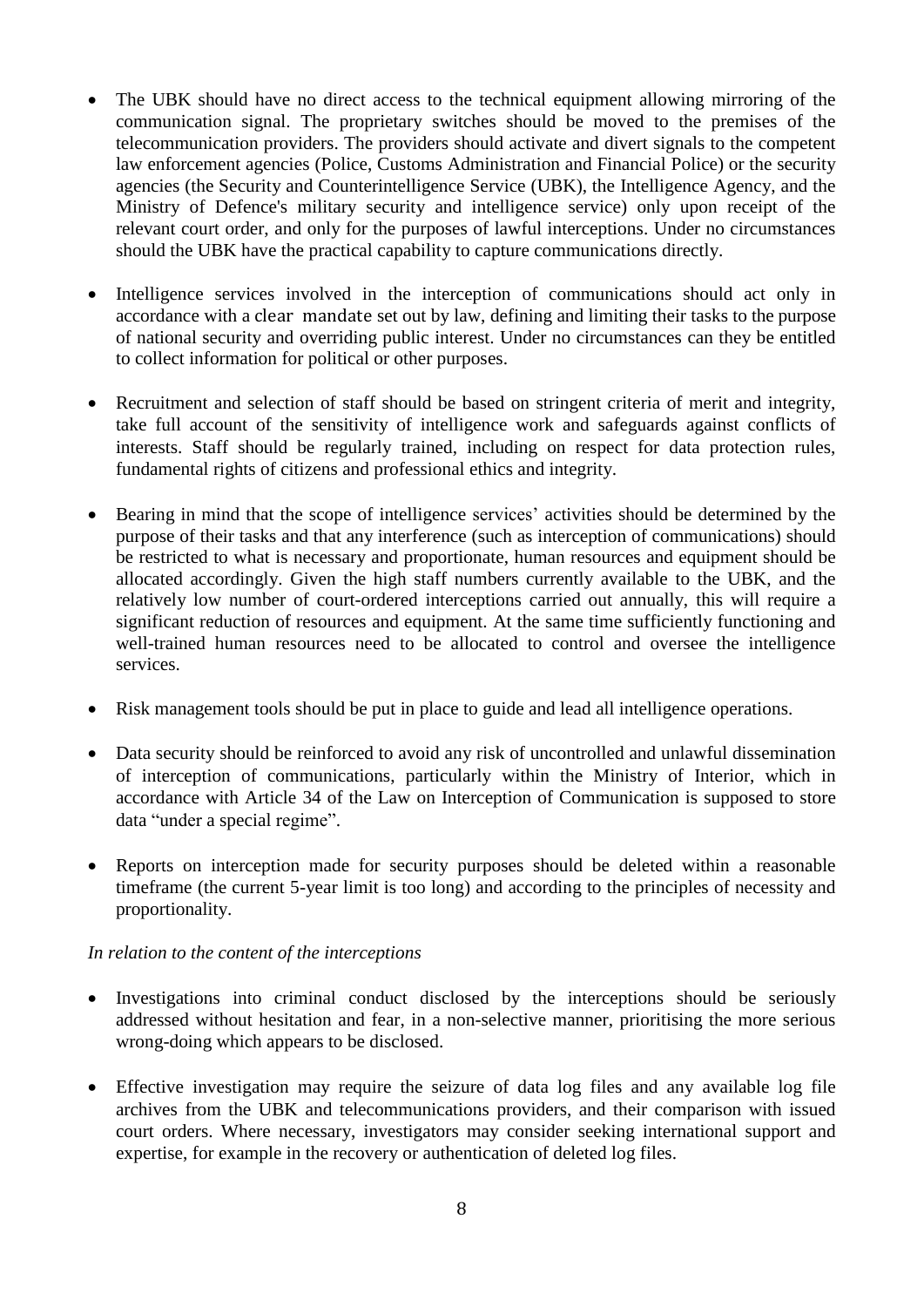# *In relation to parliamentary oversight*

- The committees of the Parliament on security and counterintelligence and on the oversight of interceptions measures should convene immediately and meet regularly (with the participation of all parties elected to the Parliament) to ensure parliamentary accountability.
- The parliamentary boycott, if sustained, might require ad-hoc solutions, preferably within the structures of the Parliament, avoiding the situation where parliamentary oversight is *de facto* suspended for a prolonged period. The withdrawal of a minority of the Committees' membership should not be permitted to hamper the performance of its statutory functions, and if necessary the parliamentary rules of procedure should be amended to permit this to take place.
- The necessity for security clearance must not be used as a reason to delay the work of the committees, and the process of granting security clearances should be fast-tracked to permit this.
- Members of the Committee should be allowed to be assisted by technical experts.
- Parliament should insist on institutions strictly respecting their reporting duties, e.g. the obligation on the Committee for supervising the application of communication interception techniques to report once a year.

# *2. Judiciary and Prosecution*

The country possesses a comprehensive set of rules which, if fully observed, should generally ensure a proper functioning of the judicial system to a high standard, although there is a need for some further reform, particularly in relation to the appointment, promotion and removal of judges and prosecutors. Highly qualified and experienced judges, prosecutors and judicial staff are available in sufficient numbers to enable the judicial system to function effectively.

The judiciary and the prosecution services should be able to act in an independent and impartial manner (thus avoiding giving any impression – justified or not – of treating cases in a selective and unbalanced manner) and in many areas, this seems indeed to be the case. On the other hand, there is a perception, that in some areas and in particular with regard to cases considered to have a political dimension or believed to be of interest to politicians, the usual standards are set aside.

It was reported to the group by several sources that there is an atmosphere of pressure and insecurity within the judiciary. This is confirmed by the revelations made by the leaked conversations<sup>16</sup>. Many judges believe that promotion within the ranks of the judiciary is reserved for those whose decisions favour the political establishment. There must be no such thing as a "political case" in the judicial process. All cases reaching the judiciary should be handled with the same approach to efficiency, independence and impartiality, simply applying the law, both substantial and procedural, in a clear and predictable way. This is essential if the confidence of the public in the proper functioning of the judiciary and the public prosecution is to be maintained or, to the extent that may be necessary, restored.

The recruitment of judicial personnel (including court staff at all levels) should according to the rules be based on merits only. The Academy for Judges and Prosecutors plays a central role in

<sup>&</sup>lt;u>.</u>  $16$  See eg. revelation number 2 (15 February)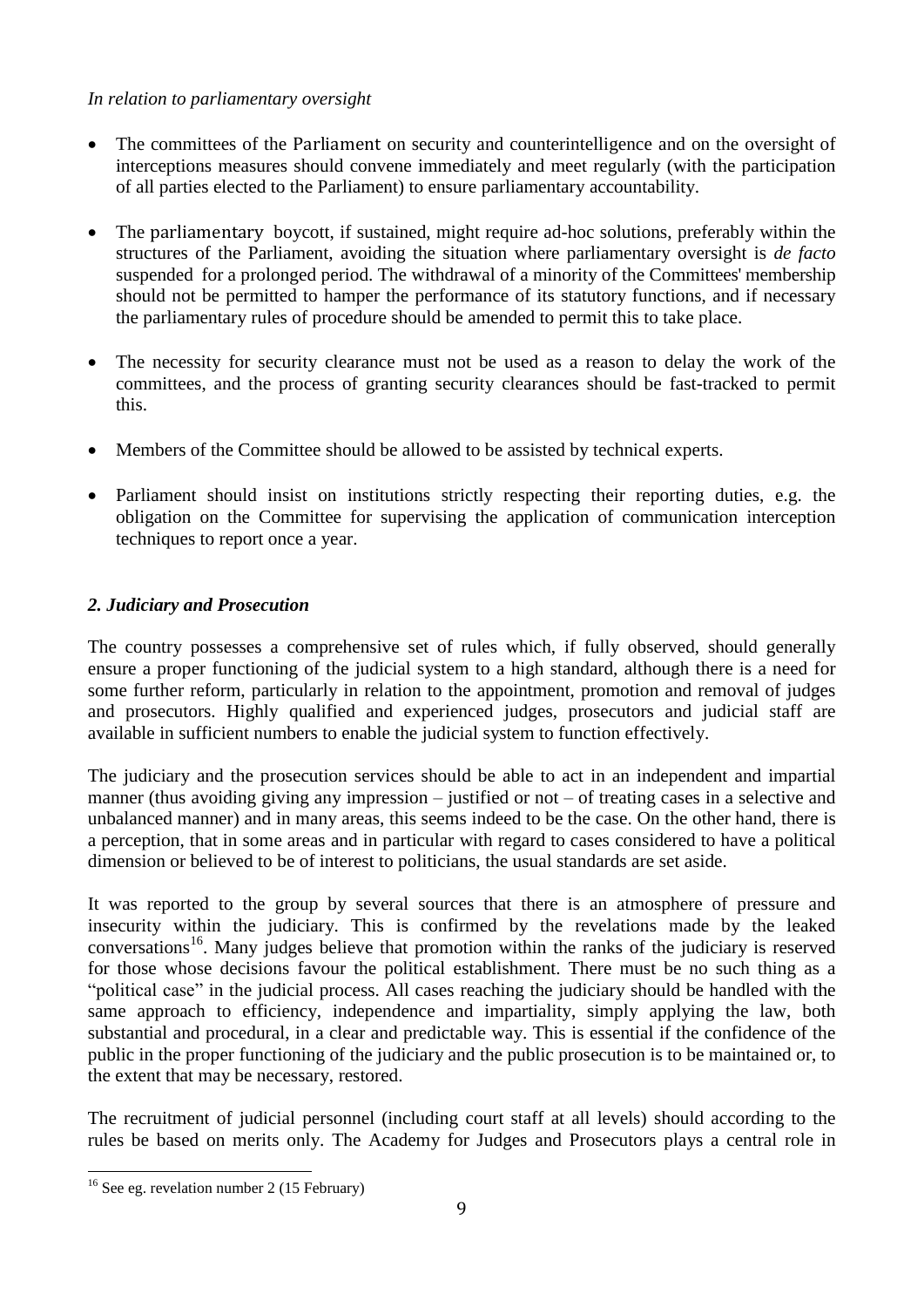ensuring that judges and prosecutors are recruited to study in the Academy according to merit only. Despite the merit-based system of admission to the Academy, and the requirement that all judges and prosecutors be recruited from amongst its graduates, there is still a political dimension to the actual appointment of prosecutors as these appointments have to be approved by Parliament. As regards the appointment of judges, there is a lack of transparency in both the appointment standards and the procedure. There is no comparison of the merit of candidates, but rather they must be nominated by a member of the Judicial Council and then pass two rounds of voting, without any apparent recourse to objective criteria and with no obligation on the voting members to justify their reasoning.

The system of performance management for judges and court staff is weak, lacks credibility and is open to abuse. In particular, performance criteria for judges have been established which are formalistic and predominantly quantitative. This is partly because it has long been considered impossible for users and evaluators within the judiciary to apply a system of qualitative merit assessments in an objective and non-selective way due to the pervasive political culture and mentality. Furthermore no clear-cut methodologies or harmonised approach exist to prevent court presidents from taking performance management decisions in their respective courts, apparently at their complete discretion.

The perception is that, particularly in relation to promotions to higher posts, political considerations prevail, and there is evidence in the leaked telephone interceptions which supports the view that this perception is justified $17$ .

In the area of dismissal of judges and disciplinary responsibility, numerous recommendations made in the theorem of statistical of judges the discreptional is responseding, numbers of judges who have been in recent years have still not been addressed.<sup>18</sup> The high numbers of judges who have been dismissed or resigned in recent years, in particular following controversial decisions in high profile cases, is a serious concern and has a chilling effect on morale and independence within the profession.

Strict rules regulating the assignments of cases to judges exist and are implemented by an electronic case management system. However, there is a perception that these rules are not always respected and that ways can be found to circumvent the system. Although the Judicial Council is supposed to audit the functioning of this system, it has not been shown that any such auditing actually takes place in practice.

Only around a tenth of around 100 judgments of the European Court of Human Rights against the country appear to have been properly executed. There may be a number of reasons for this, one of which appears to be a lack of resources and capacity of the Government Agent.

The handling of the numerous pending or upcoming cases and investigations related to the current crisis is a particular challenge and will be a test case for the functioning of the judiciary and the public prosecution of the country in an efficient, independent and impartial manner. The prosecution of various possible criminal activities related to the interception of communications, both to their making and their release, as well as to criminal activities which have become known from the content of the communications themselves, has to be carried out proactively, where necessary on the initiative of the prosecution services themselves, deploying all possible means of

 $17$  See eg. revelation number 12 (19 March)

<sup>&</sup>lt;sup>18</sup> Relating to, for example, the lack of clarity and precision of the grounds for disciplinary action; the lack of clear and predictable reasoning in Judicial Council's decisions; the lack of proportionality of the disciplinary measures chosen; the dismissal of judges on grounds relating to the actual content of their decisions; questions over the efficacy of the appeal system against dismissal etc.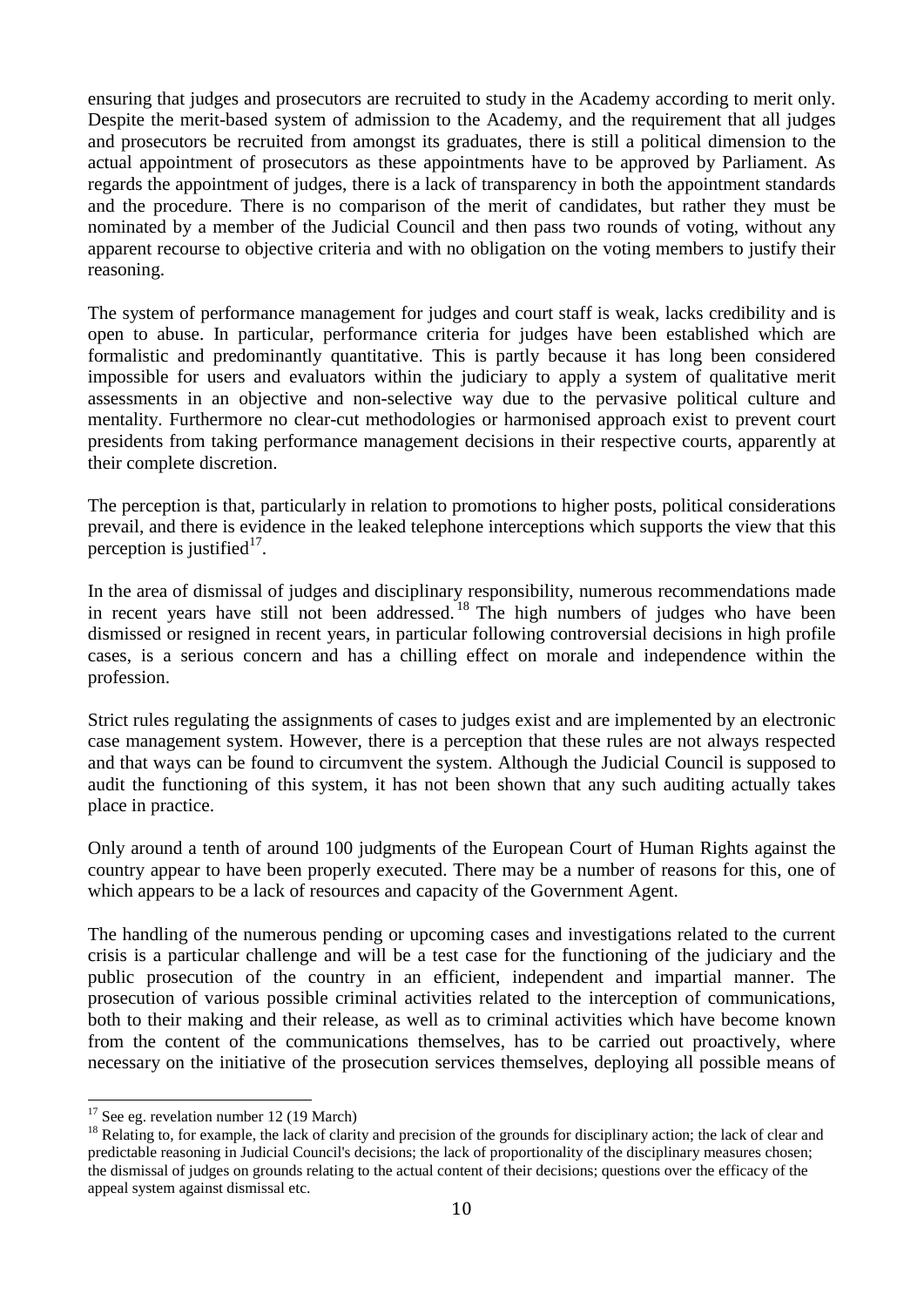efficient investigation. While the authenticity of the intercepted conversations does not appear to be seriously contested, the fact that data might have been obtained illegally is a complicating factor in relation to any investigation or prosecution based on that data.

It is a source of concern that so far prosecutions arising from the scandal appear to have been selective and have related exclusively to the acts of making, obtaining, releasing and publishing the interceptions but not to the many potentially criminal or otherwise illegal acts revealed in the content of the interceptions themselves. The group was assured by the authorities that this is because these first-mentioned cases are the easiest to prove and that investigations into the substantive wrongdoing evidenced by the content of the tapes is ongoing and will result in prosecutions.

In one of these cases, Zvonko Kostovski was convicted, on the basis of a plea bargain, of the offences of espionage and illegal interception<sup>19</sup>. A source of concern is that, because the case was dealt with as a plea bargain, it is impossible for the group to know to what extent the trial judge made enquiry into the factual basis of the plea bargain so as to satisfy himself that the plea was a proper one and that the accused was not, for example, receiving a deal involving a light sentence as a reward for participating in a cover-up of the involvement of others. The verdict refers to the evidence placed before the court, including the records of the defendant's interrogations. The verdict does not indicate that any issue as to the propriety of the plea was raised before or considered by the court. The verdict does not suggest that the court made any finding that Kostovski acted alone; on the contrary it seems that he was found to have acted as part of a structured group with premeditation incited by two other defendants. We were informed that there is neither a video or audio recording nor a complete transcript of the hearing, which seems surprising for such an important, high-profile case. The group does not know what evidence the court heard to support the plea to espionage since the elements of this offence require the offence to relate to a "state secret" and to be "obtained for the purpose of dissemination to a foreign state". Nor does the group know the content of any admissions which may be alleged to have been made by the defendant during interrogation.

It appears, that where plea bargaining is used, it is subject to a very formalistic oversight of lawfulness and fairness, and that no established test exists in practice for the judicial oversight of 'sufficient evidence of guilt'<sup>20</sup>. There is furthermore no 'public interest consideration' test to require the authorities to continue with a criminal investigation into further possible wrongdoing despite a plea bargain.

#### **Recommendations**

<u>.</u>

 In order to ensure the independence of, and in particular the absence of political influence over, prosecutorial and judicial decision-making the appointment and promotion of judges and prosecutors should be de-politicised. Appointments and promotions should be made by the Judicial Council and the Council of Public Prosecutors according to transparent, objective and strictly merit-based criteria, and using transparent procedures which should be established by law and not merely by internal rules, in accordance with the recommendations of the Venice Commission's reports on judicial appointments and the independence of the judiciary $^{21}$  as well

<sup>&</sup>lt;sup>19</sup> Articles 316 and 151 of the Criminal Code

<sup>20</sup> Articles 310 and 121 of the Law on Criminal Procedure

<sup>&</sup>lt;sup>21</sup> Venice Commission Report on Judicial Appointments (Opinion No. 403 / 2006 of 22 June 2007, CDL-

AD(2007)028); Venice Commission Report on the Independence of the Judicial System, Part I: the Independence of Judges (Study No. 494 / 2008 of 16 March 2010, CDL-AD(2010)004); Venice Commission Report on European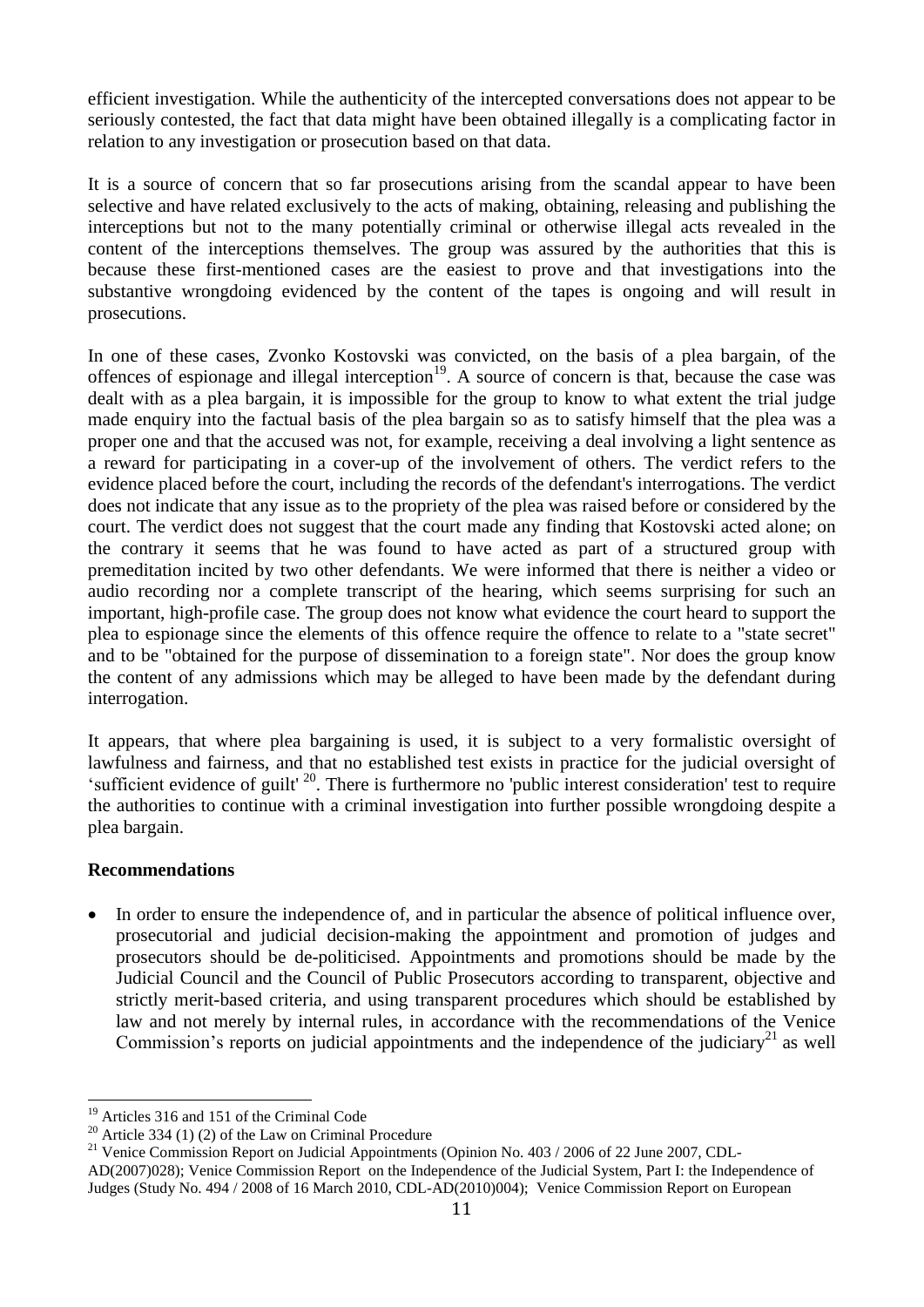as specific recommendations contained in opinions specific to the former Yugoslav Republic of Macedonia, many of which have not been implemented $^{22}$ . There should be no scope for political or party affiliation or support as criteria for selection.

- The Judicial Council plays a central role in making the judiciary system function efficiently and in ensuring the independence of the judiciary. Members of the Judicial Council have to be selected only from amongst the most skilled judges and the most distinguished and experienced lawyers of the country. A clear and foreseeable test should be developed in practice as to the meaning of the statutory term "a distinguished lawyer".
- The Judicial Council should exercise its duties without any political interference (either direct or, equally importantly, indirect). It needs to be more proactive in defending judges against interference and attack affecting their independence. This could be done, for example, by strengthening the communication capacities of the Judicial Council and the courts.
- The condition that only graduates of the Academy for Judges and Prosecutors can be recruited to the judiciary and the prosecution should be, for the time being, maintained and therefore there should be no stepping back from the current system of recruitment based on qualification only.
- A harmonized performance management system based on quantitative and qualitative performance standards needs to be put in place, as a basis for all career decisions.
- Dismissals or other disciplinary penalties against judges need to rigorously respect procedures and rules laid down by law, meaning not only the letter but also the spirit of the law. The applicable procedures should be regulated in a similar manner to questions of appointment and promotion, without political interference.
- The rules regulating random case assignments should be strictly respected. Any exemption should be clear and foreseeable and should not jeopardize this principle. There should be no *ad hoc* assignments. Compliance with the rules should be assessed regularly by the Judicial Council and the assessments published. The principle of random case assignment should not detract from the need to ensure greater specialization of judges in certain categories of cases.
- Judgments and Decisions of the European Court of Human Rights should be strictly and speedily implemented, in accordance with the country's obligations under the ECHR, and a list of practical and effective measures should be designed in each case or category of cases.
- Investigations and prosecutions should be beyond any doubt as to their impartiality and with regard to an equal treatment of any person under investigation. This includes the duration of investigations and the intensity with which they are carried out.
- Operational independence of criminal investigation services from political pressure or control should be strengthened. There should be no scope for ministerial instructions in operational matters. Judicial Police and Investigative Centres should start operating in order to strengthen the functional independence of investigators and prosecutors.

Standards as regards the Independence of the Judicial System, Part II: the Prosecution Service (Study No 494 / 2008 of 3 January 2011, CDL-AD(2010)040)

<sup>&</sup>lt;sup>22</sup> See, for example, CDL-AD(2007)011, Opinion on the Draft Law on the Public Prosecutors Office and the Draft Law on the Council of Public Prosecutors of "the former Yugoslav Republic of Macedonia" adopted by the Venice Commission at its 70th Plenary Session (Venice, 16-17 March 2007)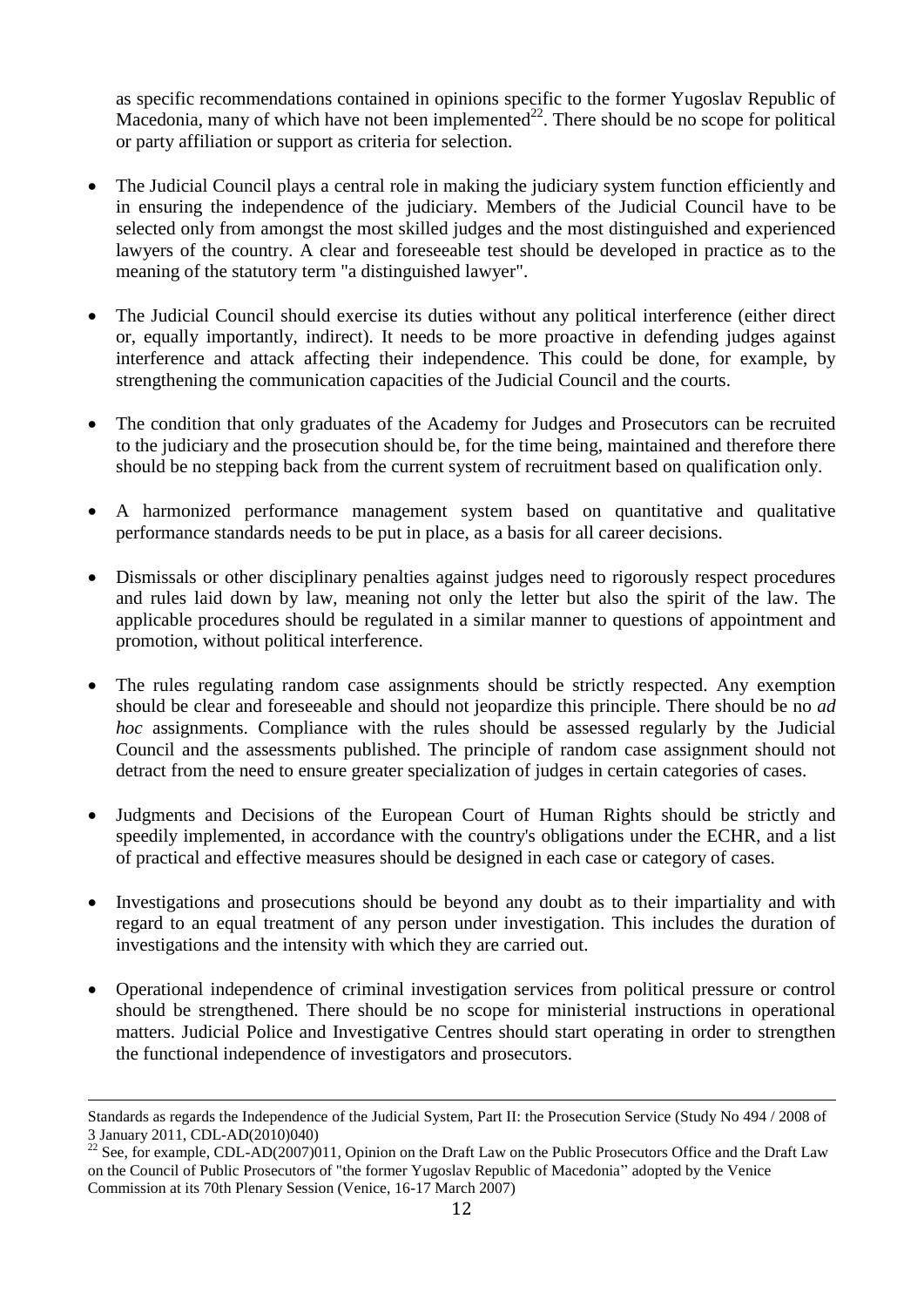- There needs to be practical and effective application of the ban on the use of detention on remand, liberty-, property-directed or other intrusive measures merely for the purpose of forcing the suspect to enter a plea bargain. This should be done by means of clear, published practice guidance for prosecutors and judges. The 'sufficient evidence' test allowing a plea bargain needs to be clarified with a view to the practical and effective control of lawfulness and fairness of each plea by the courts. Moreover, the public interest should permit continuation of criminal investigations despite a plea bargain.
- Particular attention should be paid to the proper functioning, sufficient staffing and the independence of administrative courts, bearing in mind their specific mandate of controlling the public administration and in particular their important role in reviewing decisions by the State Electoral Commission.

### *3. Other oversight institutions*

The group interviewed two other oversight institutions: The Office of the Ombudsman and the Directorate for Data Protection.

### **The Ombudsman**

The Ombudsman (or People's Defender in Macedonian) was established in 1991 on the legal basis of Article 77 of the 1991 Constitution. The first Law on the Ombudsman was enacted in 1997 and the first ombudsman was elected in 1998. The Law on the Ombudsman has been amended since.

The present Ombudsman, Ixhet Memeti, is serving his second, and last, term (each term is 8 years). He was re-elected in 2012. The Ombudsman not only has the classical ombudsman's mandate of dealing with maladministration but also a broader human rights mandate empowering him to protect the constitutional rights of the citizens in case of violation by public authorities. The mandate does not include the private sector or the Judiciary. However, the Ombudsman may investigate complaints about delays in judicial proceedings or the performance of the court services. Complaints against the judiciary, according to the Ombudsman, are frequently received.

The Ombudsman is accredited with a B-status by the International Coordinating Committee (equivalent to an observer-status). The reasons for not being accredited with a A-status have been e.g. the fact the Ombudsman's mandate formally does not include promotion of human rights (although it is recognised that he does in fact promote human rights in practice), the lack of sufficient funding to implement its  $OPCAT^{23}$  mandate and certain concerns about the appointment. composition and pluralism, including insufficient transparency in appointment processes of the Ombudsman. However, the Ombudsman is considered by many as being generally an independent institution in a difficult environment that carries out his functions delicately.

The Ombudsman is empowered to react to complaints from individuals as well as to act on his own initiative. The Ombudsman's decisions are not legally binding, which is not uncommon for this category of institution. The power of the Ombudsman relies, through his institutional standing as an independent authority, on willingness of the public authorities to comply with his recommendations, inform him, if they do not comply, and in general not to obstruct his work. If the public authorities are not complying with or are obstructing the Ombudsman then the head of the

<sup>&</sup>lt;sup>23</sup> Optional Protocol to the UN Convention Against Torture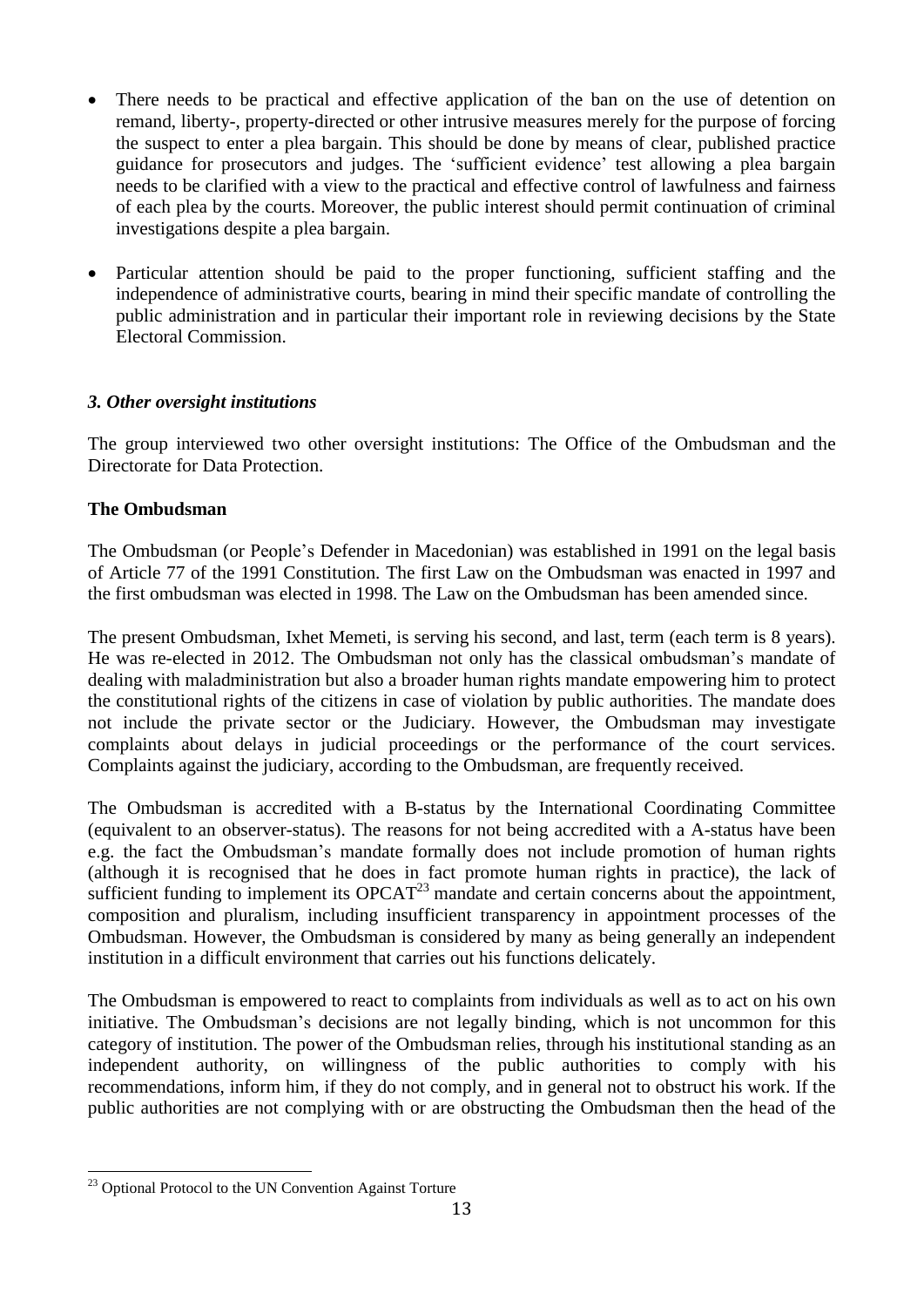executive, his ministers or Parliament should criticise them, require an explanation or simply express dissatisfaction with the attitude.

The Ombudsman has informed the group that he experiences that the system is not always complying with his decisions, that his communication is at times ignored and that the public authorities are not cooperating. In other countries, failure to comply with instructions or obstruction of the work of the Ombudsman or a National Human Rights Commission may result in a sanction<sup>24</sup>. The Ombudsman also informed that his Office is, at present, investigating one case related to the interception scandal, but that the investigations are progressing slowly.

Although the Ombudsman cannot issue legally binding decisions, the Ombudsman does have some investigating powers such as to ask for explanations, information and evidence; enter official premises, and to call elected or appointed persons or any other official or public officer for interviews. If a case shows a violation of constitutional or legal rights or that other irregularities have occurred, he may raise an initiative for commencing disciplinary proceedings against an official or submit a request to the competent Public Prosecutor for initiation of a procedure *in order to determine* criminal responsibility (Article 32 of the Ombudsman Law).

Article 32 of the Law does not require that the Ombudsman can prove the criminal responsibility and the wording "irregularities" likewise indicates that the result of the investigations of the Ombudsman is not required to be undisputed.

Nevertheless, the Ombudsman appears reluctant to use his mandate fully, probably as he is balancing between not upsetting the establishment too much in relation to concrete cases and his ability to carry out investigations into less politicised cases. Furthermore, the tense political environment seems to contribute to a lack of respect for his work and powers leading to obstruction. Yet it is precisely during such times of crisis that a strong oversight by the Ombudsman is essential to the rule of law, good governance, the protection of human rights and the restoring of public trust in the state institutions.

Consequently, the Ombudsman is not systematically addressing the revealed potential violations of human rights although apart from obvious political pressure (direct or indirect) nothing, in theory, seems to prevent him from acting strongly on the revelations, like a real watchdog.

#### **The Directorate for Personal Data Protection**

Data protection should be seen in light of the right to privacy protected by Article 25 of the Constitution and the European Convention on Human Rights, Article 8. Furthermore, the European Union has adopted Directive 95/46/EC on the protection of individuals with regard to the processing of personal data and on the free movement of such data.<sup>25</sup> The Directive is expected to be substituted by a new data protection regime. $^{26}$ 

The Directorate for Personal Data Protection reflects the standards in the current EU Directive and the national data protection legislation has been assessed some years ago to be largely in line with

<sup>&</sup>lt;u>.</u>  $^{24}$  e.g. the Irish Human Rights Commission Act 2014, the Law on the Human Rights Ombudsman of Bosnia and Herzegovina, Chapter VII-IX or the Law on the Public Defender of Georgia, Article 25

 $^{25}$  The country has ratified the Additional Protocol to the Convention for the Protection of Individuals with regard to Automatic Processing of Personal Data, regarding supervisory authorities and transborder data flows. The convention requires that the supervisory authorities shall exercise their functions in complete independence (article 5)

<sup>&</sup>lt;sup>26</sup> The European Commission has in January 2012 proposed a draft legislative package to establish a unified European data protection law. The data protection reform will contain three main innovations: One continent, one law; One-stopshop and not 28 entry points for companies, and the same rules for all companies.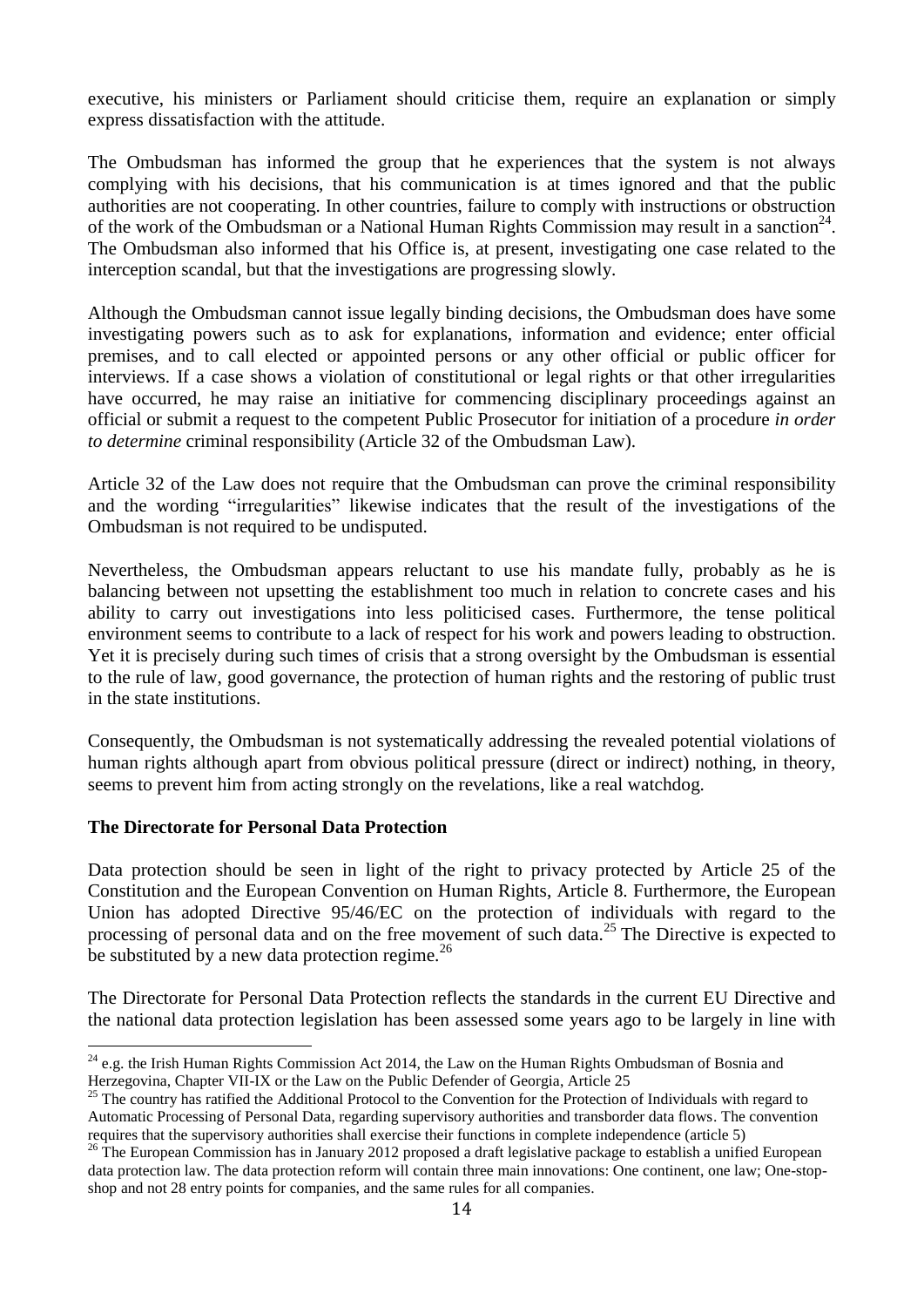it. The directive requires complete independence of the supervisory authority. The authority must have:

- investigative powers
- effective powers of intervention
- power to engage in legal proceedings
- power to receive complaint

The Directorate for Personal Data Protection is established in the Law on Personal Data Protection section IX as an independent state body. The director is appointed by Parliament and he has full control over the budget, technical, human and financial resources. The Directorate may conduct investigations, receives complaints, makes analysis of proposed legislation, and promotes data protection including training of government as well as private institutions and companies. The Directorate has received continuous support from the EU. The mission of the Directorate is to perform inspections over lawfulness of actions taken during the processing of personal data and their protection in the country. Prior to taking office, the director must declare "I hereby state that I shall perform the function of a director diligently, impartially and responsibly, I shall protect the right to personal data protection and I shall respect the Constitution and the Laws of the Republic of Macedonia."

The Directorate appears generally to function well and with a high level of professionalism. It has received substantial international support.

However, it is worrying that a directorate for data protection has not been more actively engaged in investigating the apparent lack of data protection, the potential improper and uncontrolled registration of telephone-numbers as well as invasion of the right to privacy through potential unauthorised surveillance.

The group was informed that the Directorate believed that it could not react as long as criminal investigations are being conducted, and that it preferred to stay idle in order not to be criticised for choosing a side in the current situation. The Directorate also referred to the fact that it has not received any complaints.

The group understands the sensitivity of the matter, however, an independent institution cannot be accused of being used politically as long as it pursues matters falling within its mandate (and mission statement) and does so without being selective. The attitude of staying idle is, as such, a statement of fear and subject to criticism as the Directorate then shows that risks of intimidation from third parties govern the decision-making process within an independent institution.

The group further noted that in fact, the Directorate is not excluded from investigating violations of the right to privacy and data protection if criminal investigations are conducted. The Public Prosecutor confirmed this during the meetings with the group.

The governing law on the directorate concerns failures to protect data and to comply with data processing standards as well as inspection supervision over the implementation of the law and the regulations adopted on the basis of the law.

Failure to comply with the data protection legislation may result in payment of damages as the subject of the personal data could exercise the right to damage compensation caused by the processing of personal data or other activity carried out contrary to the provisions of the law, by submitting a claim for damage compensation to the competent court, cf. article 21.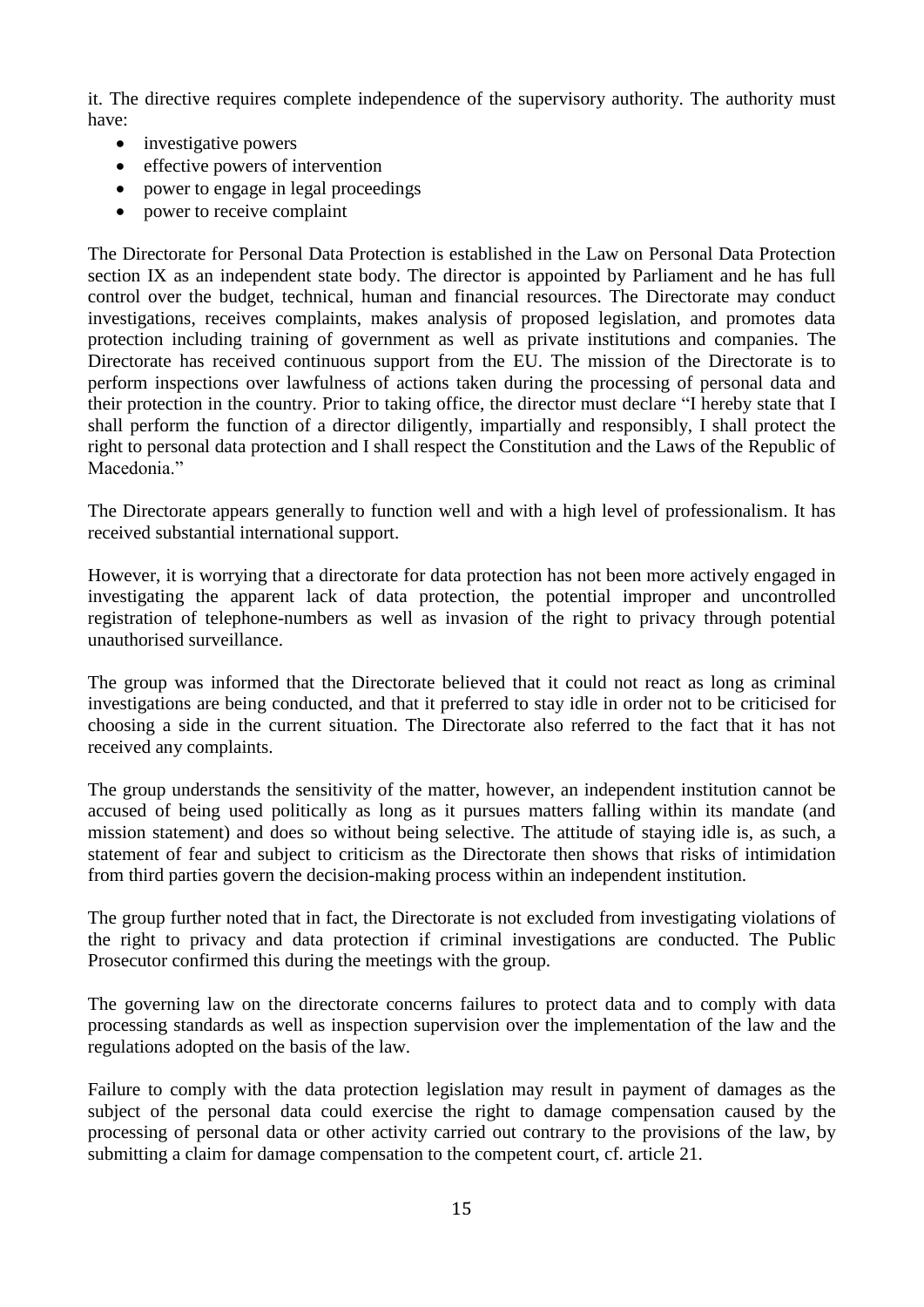Chapter IX-a on inspection supervision also provides the Directorate with powers of sanctions if a State Body does not comply with the governing legislation. It is further noted that the Directorate can request to be given aid by the state administration body competent for internal affairs during the implementation of the executive decision, provided that there is physical resistance or such resistance is expected to happen, cf. article 4-d.

The national legislation does not seem to prevent the Directorate from carrying out investigations in relation to the revealed intercepted recordings. Furthermore, the legislation does not appear to exclude, in general, certain ministries, departments or units, in general, from being subject to the mandate of the Directorate.

# **Recommendations**

### *In relation to the Office of the Ombudsman*

- Although the Ombudsman is perceived to be acting independently within a relatively strong mandate, the Ombudsman should be granted sufficient financial means, guaranteed by law, to operate independently and effectively, and the Law on the Ombudsman should be amended in order to comply fully with the Paris Principles<sup>27</sup>.
- Public authorities must without any exception cooperate with the Ombudsman. Any unjustifiable failure should be regarded as obstruction of the Ombudsman and sanctionable by law.
- Consideration should be given to strengthening the Ombudsman's powers, e.g. to request Parliament to establish specialised temporary commissions of inquiry into gross violations of human rights or to initiate case before the courts against authorities that do not comply with his recommendations.

# *In relation to the Directorate for Personal Data Protection*

- Although the Law on Personal Data Protection is, in general, in compliance with relevant European standards, the Directorate's lack of action undermines the confidence in the independence of the institution. The approach of the Directorate appears also to be inconsistent with the law and the mission of the Directorate, as well as the declaration made by the Director. The Directorate should immediately conduct investigations into the matter and report transparently about its conclusions, regardless its findings.
- Any attempt to influence the Directorate in its work should be disclosed and reported to relevant authorities as it would be attempt to influence the Directorate from carrying its mandate.

# *4. Elections*

The OSCE/ODIHR Election Observation Mission Final Report on the 2014 presidential and parliamentary elections found that they were efficiently administered, including on election day. However, the report also found several shortcomings compared to the principles contained in the 1990 OSCE Copenhagen Document and other international obligations for democratic elections. Some of the observations concerned an inadequate separation between state and party activities;

<sup>&</sup>lt;u>.</u>  $27$  Principles relating to the Status of National Institutions (The Paris Principles), adopted by UN General Assembly resolution 48/134 of 20 December 1993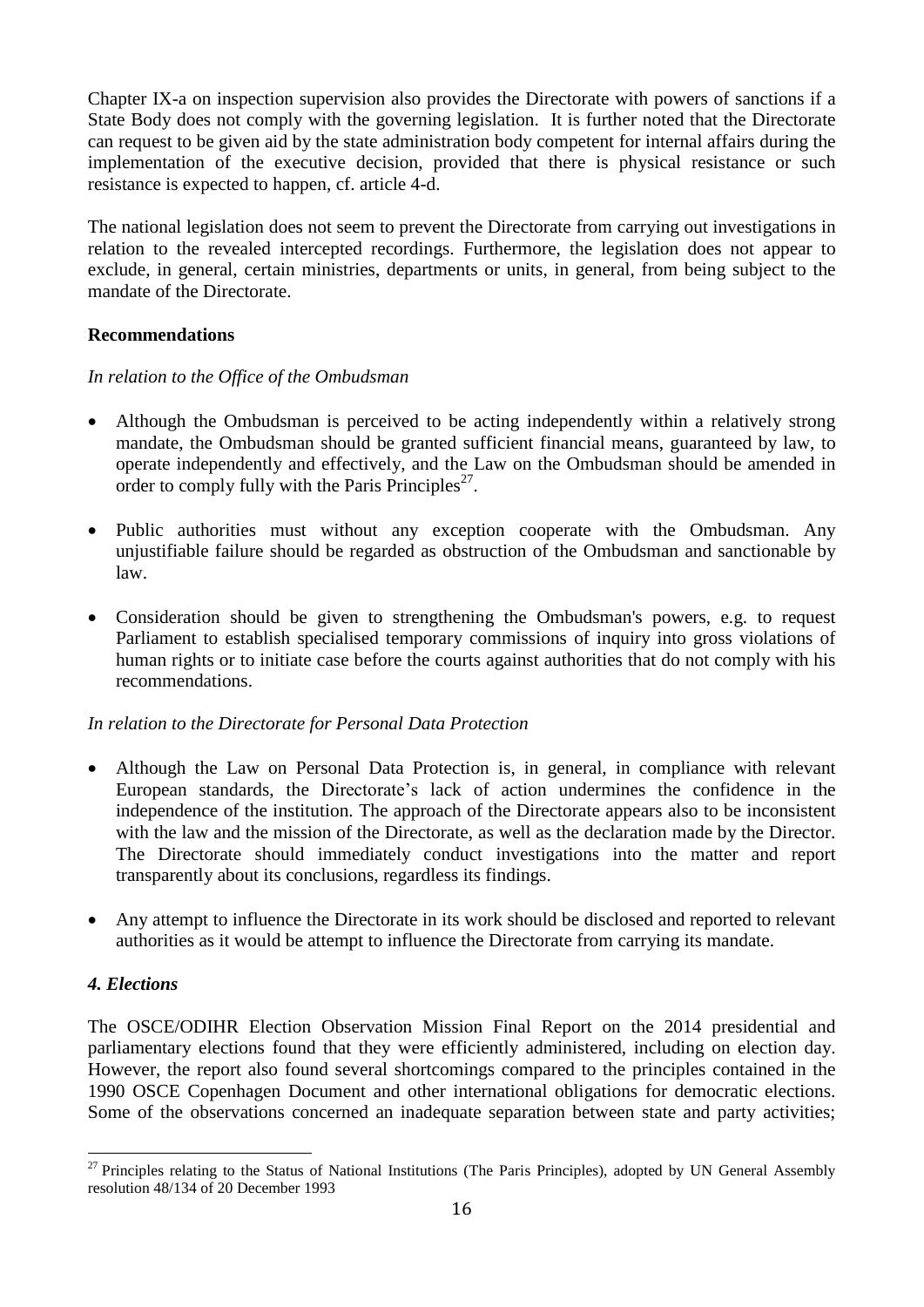allegations of voter intimidation; the inadequacy of the voter list; indirect control of the governing party over the media because of the state's dominance in the advertising market; the failure of the media to distinguish between the coverage of state officials in their capacity as ministers and as candidates which contributed to the blurring of the line between state and party; and that the majority of monitored media was largely biased in favour of one ruling party and its presidential candidate and mainly negative against the main opposition party and its candidate.

The recent revelations have confirmed previous presumptions on some election irregularities. The seventh and eighth revelations on 6 March and 10 March 2015 included what appears to be discussion of manipulation of the voter list; voter buying; voter intimidation, including threats against civil servants, and prevention of voters from casting their votes.

1,779,572 voters were registered for the presidential election and 1,780,128 for the early parliamentary elections. According to the *State Statistical Office of Macedonia*<sup>28</sup> estimates are that the total population is 2,065,769 people (end 2013). OSCE has previously expressed concerns about what appears to be an inflated voter list compared to the total population<sup>29</sup>.

The Electoral Code has been comprehensively amended in recent years in line with successive ODIHR recommendations.

The State Election Commission's composition, mandate and functions are regulated in the Electoral Code. The members are elected for 4 years and a professional service must be established for the State Election Commission, in order to execute the professional-administrative and organizationaltechnical responsibilities of the Commission. The Commission is obliged to safeguard the legality of the preparation and the administration of the elections in accordance with the Electoral Code and consequently is expected by the electorate to be a guarantee for free and fair elections.

Regardless of its powers and mandate, the Commission has not initiated any procedures to determine whether the recent revelations could imply violations of the Code and the principle of legality. The Commission is apparently divided internally on the issue and coincidently the division is aligned with the political affiliation as a reflection of the Parliament, regardless of the fact that each individual member is required to execute the duties of their office independently, in good faith and responsibly in accordance with their competences determined in the Electoral Code. An electoral commission must work in the interest of the electorate and not political parties.

A member of the Commission informed the group that the reason for not being able to initiate any investigations of violations of the Code was that the Commission has not been asked by the judiciary to do so. The group finds it difficult to understand that an independent body with an explicit mandate to safeguard the legality of elections, and consequently the Constitution, and with powers to initiate proceedings, when there are bases of suspicion that there has been a violation of the provisions of the Electoral Code, simply concludes that it cannot undertake any action in relation to the revelations. The Electoral Code does not appear to prevent the Commission from taking such action. On the other hand, the Commission should interpret its enabling legislation with the objective of protecting the electorate. The group also observes that the Public Prosecutor has informed the group that its investigation does not prevent the State Election Commission from making its own investigation.

The group finally notes that the Commission is regarded by many interlocutors as politicized and incapable of acting independently due to undue political influence from all parties. This is

<sup>&</sup>lt;sup>28</sup> Se[e http://www.stat.gov.mk/OblastOpsto\\_en.aspx?id=](http://www.stat.gov.mk/OblastOpsto_en.aspx?id)2

<sup>&</sup>lt;sup>29</sup> See OSCE/ODIHR Election Observation Mission Final Report, Early Parliamentary Elections, 5 June 2011, page 8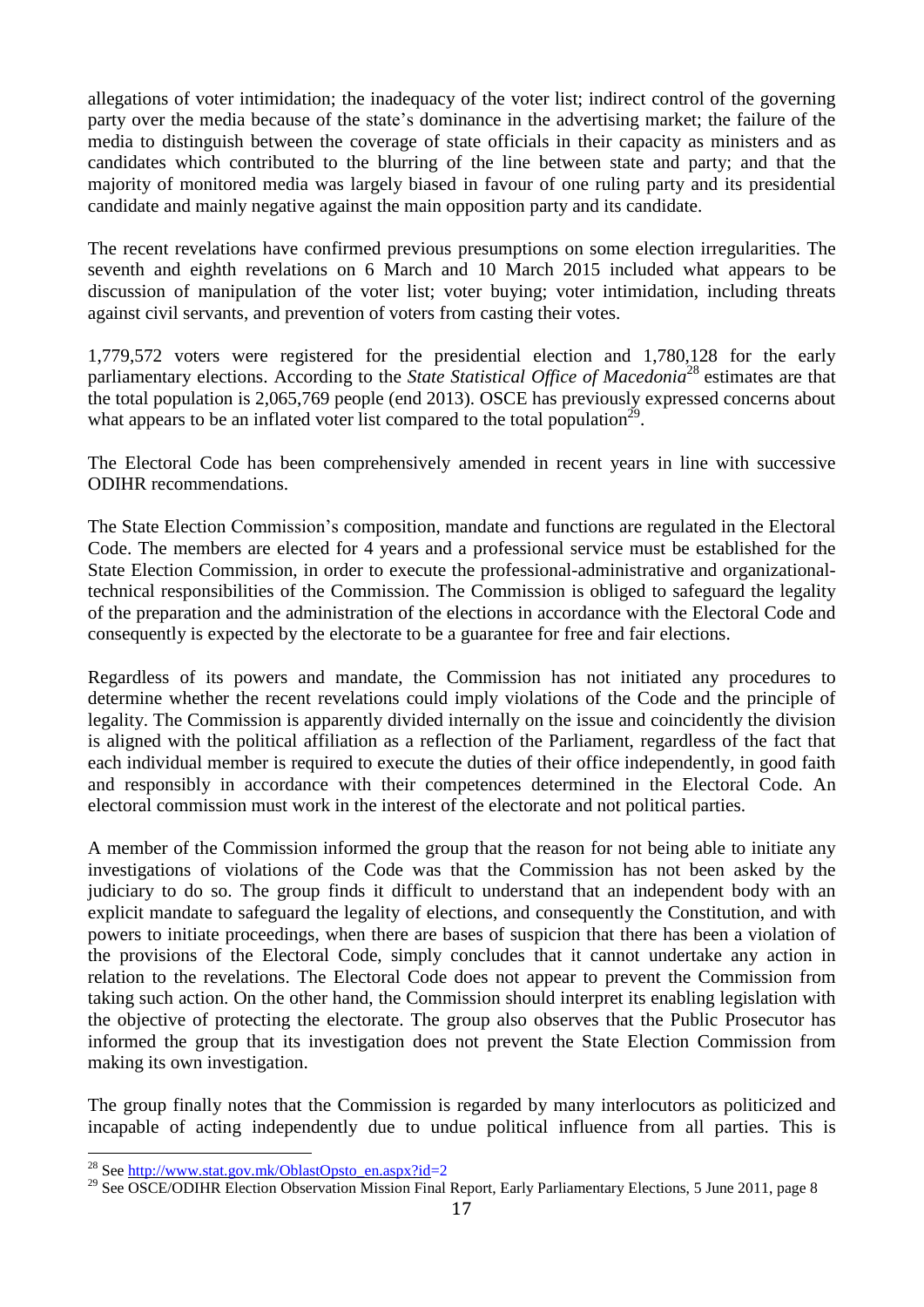damaging to the Commission and will result in a decline in public trust and at the end of the day making it impossible to conduct credible electoral processes.

# **Recommendations**

- Any irregularity revealed should be followed up in such a way that all shortcomings, including those identified in the OSCE/ODIHR Election Observation Mission 2014 Report, are addressed before the next elections take place, to make sure that such irregularities will not occur again.
- Direct political involvement in election manipulations, as appears from the published interceptions, is a serious violation of basic democratic principles and must be properly addressed both at judicial and at political level.
- The State Election Commission plays a central role in the supervision of elections. Any interference in its work is unacceptable. The Commission, as an independent body, should develop a culture of a bipartisan approach to its work based on its broad experience and should resist taking majority decisions according to political camps. Serious consideration should be given to appointing a substantial number of members of the Commission who are of proven independence and free of any political party connection.
- The timing of irregularities, or the timing of their discovery, should not present any obstacle to their effective investigation by the State Electoral Commission.
- The Commission should pro-actively exercise its broad powers and take initiatives on its own, according to its mandate. It cannot ban itself from assessing the irregularities of past elections, as recently revealed, with the simple argument, that the election process has been closed.
- Funding of parties should respect existing rules, e.g. with regard to advertisement or use of public funds and public administration for party activities. The introduction of deadlines for the State Commission for the Prevention of Corruption to investigate complaints on misuse of state resources during the campaign could be considered and the necessary resources to resolve them in a timely manner should be provided, in accordance with outstanding GRECO and ODIHR Recommendations<sup>30</sup>.

# *5. Media*

<u>.</u>

The group recalls that Article 16 of the Constitution guarantees the freedom of conviction, conscience, thought and public expression of thought, speech, public address and public information. The country has ratified the relevant European and international legal instruments guaranteeing and regulating the protection of freedom of expression such as the European Convention on Human Rights and the UN Covenant on Civil and Political Rights.

The country is perceived to have suffered from a media crisis that has become gradually worse over the last couple of years, although some positive steps have been taken, e.g. the de-criminalisation of

<sup>30</sup> See 2014 OSCE/ODIHR Election Observation Mission Final Report

<http://www.osce.org/odihr/elections/fyrom/121306?download=true> and GRECO Compliance Report on "Transparency of Party Funding" adopted by GRECO at its 63rd Plenary Meeting 24-28 March 2014

[https://www.coe.int/t/dghl/monitoring/greco/evaluations/round3/GrecoRC3\(2014\)2\\_Second\\_The%20former%20Yugosl](https://www.coe.int/t/dghl/monitoring/greco/evaluations/round3/GrecoRC3(2014)2_Second_The%20former%20Yugoslav%20Republic%20of%20Macedonia_EN.pdf) [av%20Republic%20of%20Macedonia\\_EN.pdf](https://www.coe.int/t/dghl/monitoring/greco/evaluations/round3/GrecoRC3(2014)2_Second_The%20former%20Yugoslav%20Republic%20of%20Macedonia_EN.pdf)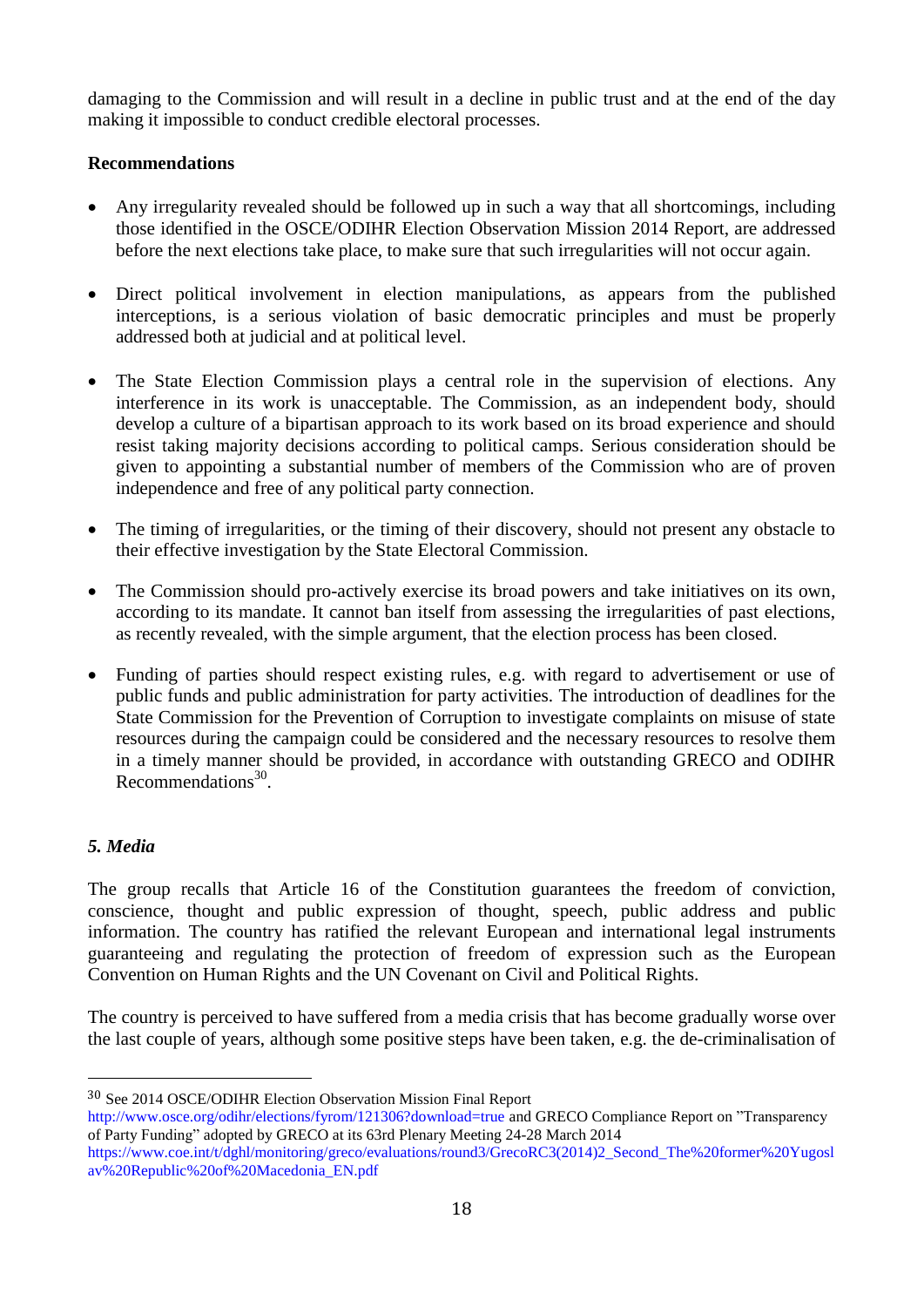defamation, alignment with the Audiovisual Media Services Directive and establishment of a selfregulatory body (Council of Ethics).

In the recent index of press freedoms of Reporters without Borders 2014, the country has dropped to its lowest ranking ever and is now ranked as number 123 in the world. Freedom House ranks it as "partly free" in terms of freedom of press but with a declining score over the recent years $31$ . In the IREX's 2014 Media Sustainability Index (MSI) it is rated with an overall score of 1.40.<sup>32</sup> MSI observed the country's "prospects for media sustainability further deteriorated... The low scores reflect the media community's pessimism about the prospects of escaping the trends toward greater state control, politicization, and economic degradation of the media."

Against this backdrop it is important to emphasise that the media is a key player in a democracy, not only as public watchdog but also as a contributor to pluralism, democratic development and dialogue.

The media crisis deprives journalists of their ability to perform professionally and without fear. Media owners and private advertisers may risk retaliation from political forces for not showing support to their agenda. Several interlocutors have informed that a *chilling effect* is dominating the media in the sense that intimidation, the absence of good labour conditions for journalists and financial instability for media companies is making them reliant on government advertisement and producing an environment of fear which encourages self-censorship. The crisis has also highlighted serious concerns over selective reporting and lack of editorial independence on the part of the Public Service Broadcaster.

The recent interception revelations confirm the existence of an unhealthy relationship between the mainstream media and top government officials, with the former seemingly taking direct orders from the latter on both basic and fundamental issues of editorial policy<sup>33</sup>. This practice harms the public's right to receive information from a variety of sources and expressing a variety of views, and reduces the scope for objective and balanced reporting of facts.

The group took note that numerous expert recommendations have already been made in the area of the media, both in the framework of other reports and the European Commission's ongoing monitoring of the country, which have still not been addressed  $34$ .

#### **Recommendations**

- All media have to be free from any political pressure without any interference or intimidation.
- Media should distance themselves from party politics and should not be at the service of politicians and political parties.
- The Public Service Broadcaster should strive to be completely impartial and independent from political, commercial and other influences and ideologies and contribute to an informed citizenship.

<sup>31</sup> Se[e https://freedomhouse.org/report/freedom-press/freedom-press-2015#.VWK7obkw\\_IU](https://freedomhouse.org/report/freedom-press/freedom-press-2015#.VWK7obkw_IU)

 $32$  This was the lowest rating ever and 1 point lower than the highest score achieved in 2005. The rating is 1 to 4, with 4 as the highest, see<https://www.irex.org/resource/macedonia-media-sustainability-index-msi>

<sup>&</sup>lt;sup>33</sup> See eg. revelation number 3 (20 February), revelation number 4 (25 February), revelation number 7 (6 March), revelation number 20 (16 April), revelation number 23 (22 April).

<sup>&</sup>lt;sup>34</sup> Including in the areas of defamation, government advertising, the lack of independence of the public service broadcaster, journalists' professionalism and ethics, etc.